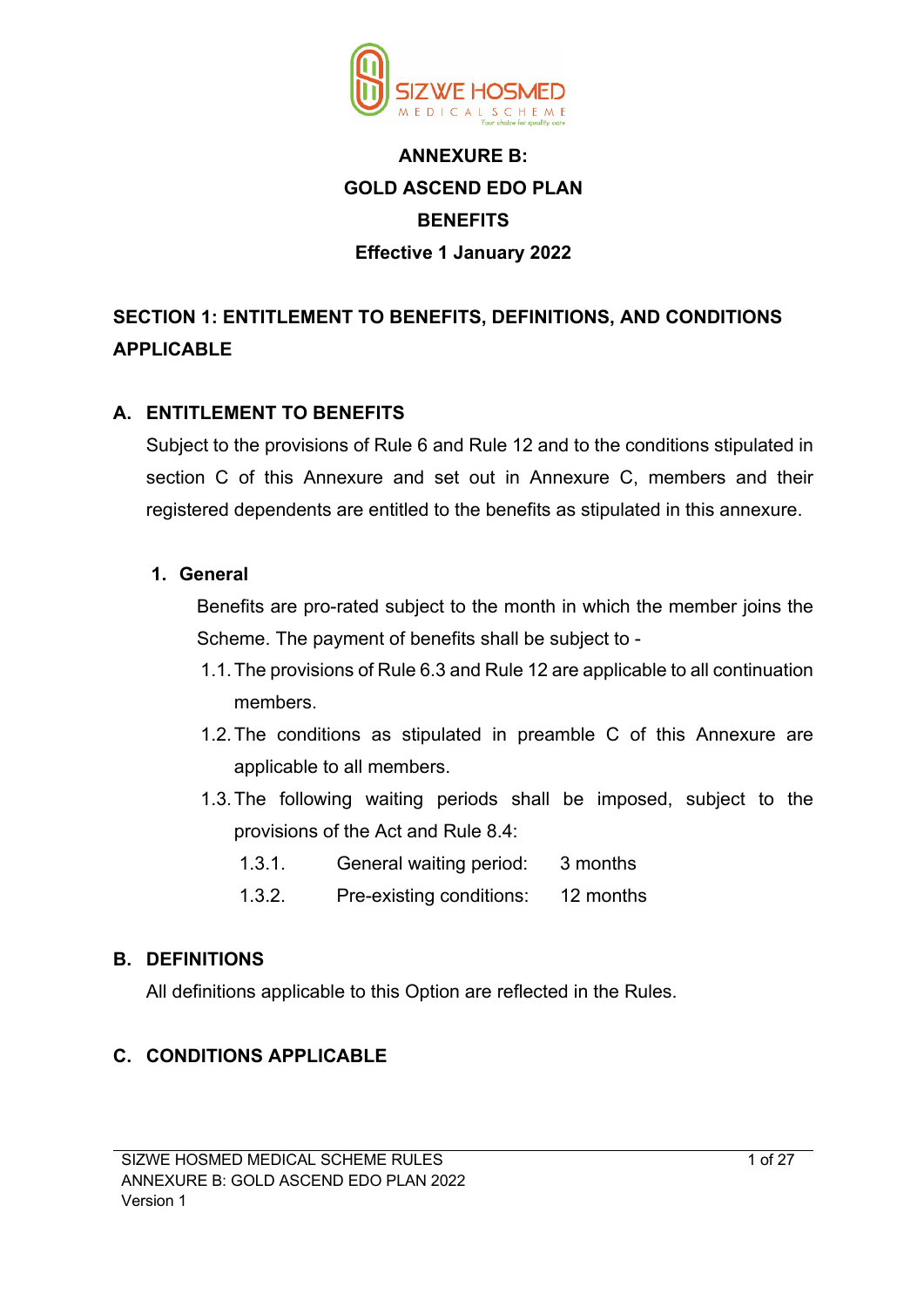- 1. Where specifically indicated in this Annexure that a member's entitlement to benefits shall be subject to such healthcare management programme the member shall be obliged to furnish any information required by the Scheme to perform its duties.
- 2. Specifically, in the case of the Hospital Benefit Management Programme, the Scheme may require of diagnosis, clinical investigations, procedures and treatment by the attending medical practitioner of the beneficiary prior to and during admission of the beneficiary to hospital.
	- 2.1. Hospital stays are subject to Case Management protocols.
- 3. All hospital admissions must be authorised. A co-payment of R1 500 will be applied if authorisation was not obtained prior to admission.
	- 3.1. This co-payment will be waived in the event of an emergency.
- 4. A co-payment of R12 000 is applicable in the event of a voluntary use of a nonnetwork hospital
	- 4.1. This co-payment will be waived in the event of an involuntary use of a nonnetwork hospital such as in an emergency.
- 5. Hospital stay is subject to Case Management protocols.
	- 5.1. Frail care is not a covered benefit.
- 6. Day procedures and minor procedures are only payable at Day Hospital or doctors' rooms.
	- 6.1. Where a day procedure is done at a place outside the Day Hospital, it will be payable up to the cost of the day hospital, unless no day hospital is available.
	- 6.2. Where a minor procedure is done at a place outside the doctors' rooms it will be payable up to the cost of the doctors' rooms.
- 7. Payment of specialist visits are subject to referral by a GP, except for:
	- 7.1. Follow-up visits
	- 7.2. Emergencies
	- 7.3. Gynaecologist visits
	- 7.4. Paediatrician visits for babies up to the age of 12 months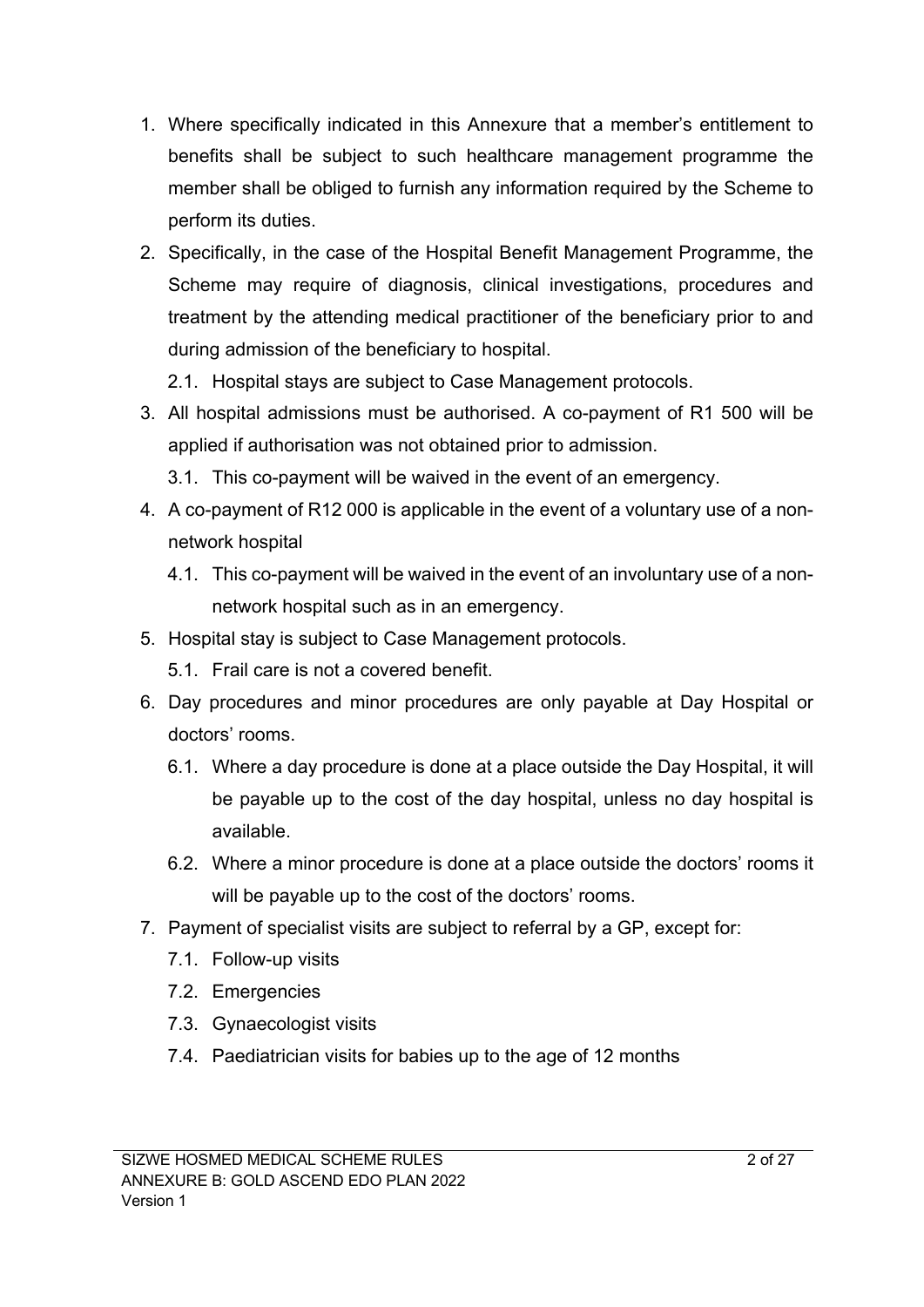## 8. **Back and Neck Preventative Programme**:

- 8.1. Authorisation for spinal surgery for the treatment of chronic back and/or neck pain are subject to managed care protocols.
- 8.2. Managed care may request adherence to conservative clinical treatment prior to authorising surgery

# **SECTION 2: SCHEDULE OF BENEFITS**

# **1. OUT OF HOSPITAL BENEFITS**

## **Prescribed Minimum Benefits (PMB):**

In accordance with the Medical Schemes Act, costs will be covered related to the diagnosis, treatment and care of the following conditions as updated by the Council for Medical Schemes (https://www.medicalschemes.com):

- i. medical emergencies,
- ii. chronic conditions as listed in the Chronic Disease List (CDL),
- iii. and medical conditions listed in the Diagnosis Treatment Pairs (DTPs),.

This definition shall apply whenever "PMB applicable" appears in the definition of benefits below. Managed care clinical protocols and designated service provider (DSP) networks are applicable.

## **1.1. DAY-TO-DAY BENEFITS**

1.1.1. The following benefits are covered subject to day-to-day benefit limitations: General Practitioners, Specialists (excludes Psychiatrists), Physiotherapists, Radiologists, Pathologists and Acute Medicines

|                           | Limit  |
|---------------------------|--------|
| Member without dependents | R6 556 |
| Member with one dependent | R9 709 |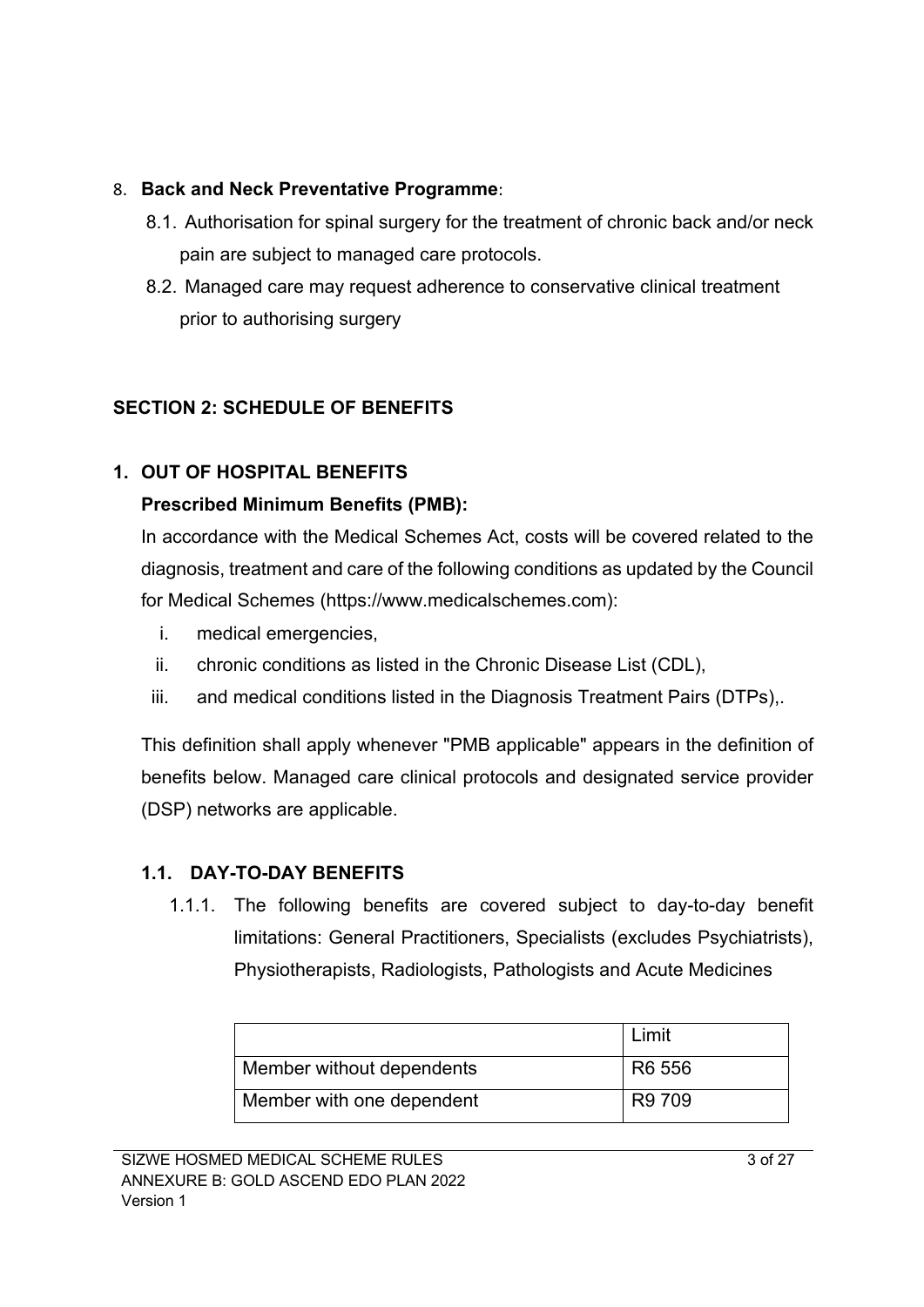| Member with two dependents         | R1 1362             |
|------------------------------------|---------------------|
| Member with three dependents       | R <sub>12</sub> 993 |
| Member with four dependents        | R <sub>14</sub> 645 |
| Member with five dependents        | R <sub>16</sub> 287 |
| Member with six or more dependents | R <sub>17</sub> 918 |

#### **1.2. GENERAL PRACTITIONERS**

- 1.2.1. 100% Sizwe Hosmed rates for visits by general practitioners in the supplier's room or patient's home, subject to the stipulated number of GP visits.
- 1.2.2. The benefits are subject to availability of funds in the day-to-day benefit as in 1.1 above. PMB applicable.

|                                    | Number of visits |
|------------------------------------|------------------|
| Member without dependents          | 6                |
| Member with one dependent          | 9                |
| Member with two dependents         | 12               |
| Member with three dependents       | 14               |
| Member with four dependents        | 15               |
| Member with five dependents        | 16               |
| Member with six or more dependents | 17               |

1.2.3. One (1) extra visit per single member per annum is applicable for preventative care.

## **1.3 Covid Benefit**

Covid benefit provides for the following:

- 1.3.1. Covid Vaccine as approved by SAPRA (South African Health Products Regulatory Authority)
	- 1.3.2. Pathology Covid test as approved by CMS regulation
	- 1.3.3. In-Hospital treatment for Covid pneumonia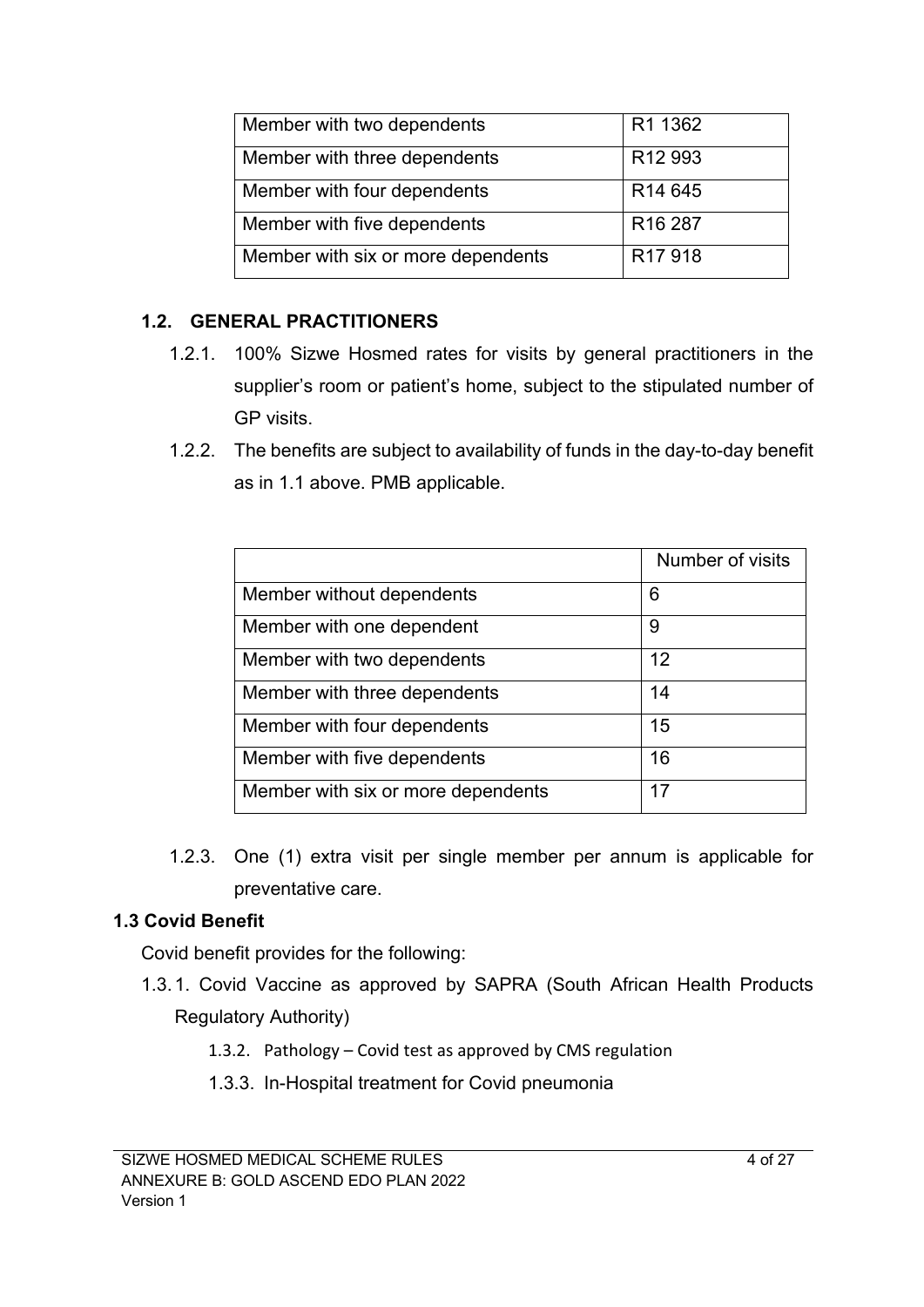#### **1.4. SPECIALISTS**

- 1.4.2. 100% Sizwe Hosmed rates for visits to specialists, subject to the stipulated number of specialist visits below, except in cases of emergencies and PMBs.
- 1.4.3. Referral to the specialist by a GP is mandatory, unless
	- 1.4.3.1. not possible as in the case of an unavailable GP,
	- 1.4.3.2. in an emergency, or
	- 1.4.3.3. a follow-up specialist visit after an initial GP referral.
- 1.4.4. Failure to get the required GP referral will result in the Scheme paying an equivalent of the Scheme GP rate. The benefits are subject to availability of funds in the day-to-day limit as in 1.1 above.
- 1.4.5. Psychiatrists are excluded from this benefit and are covered under mental health.

|                                    | Number of visits |
|------------------------------------|------------------|
| Member without dependents          | $\overline{2}$   |
| Member with one dependent          | 6                |
| Member with two dependents         |                  |
| Member with three dependents       | 8                |
| Member with four dependents        | 9                |
| Member with five dependents        | 10               |
| Member with six or more dependents | 11               |

## **1.5. PHYSIOTHERAPY**

1.5.2. 100% Sizwe Hosmed rates subject to the limit set out in day-to-day benefits above. PMB applicable.

# **1.6. RADIOLOGY AND RADIOGRAPHY**

## **1.6.2. General radiology**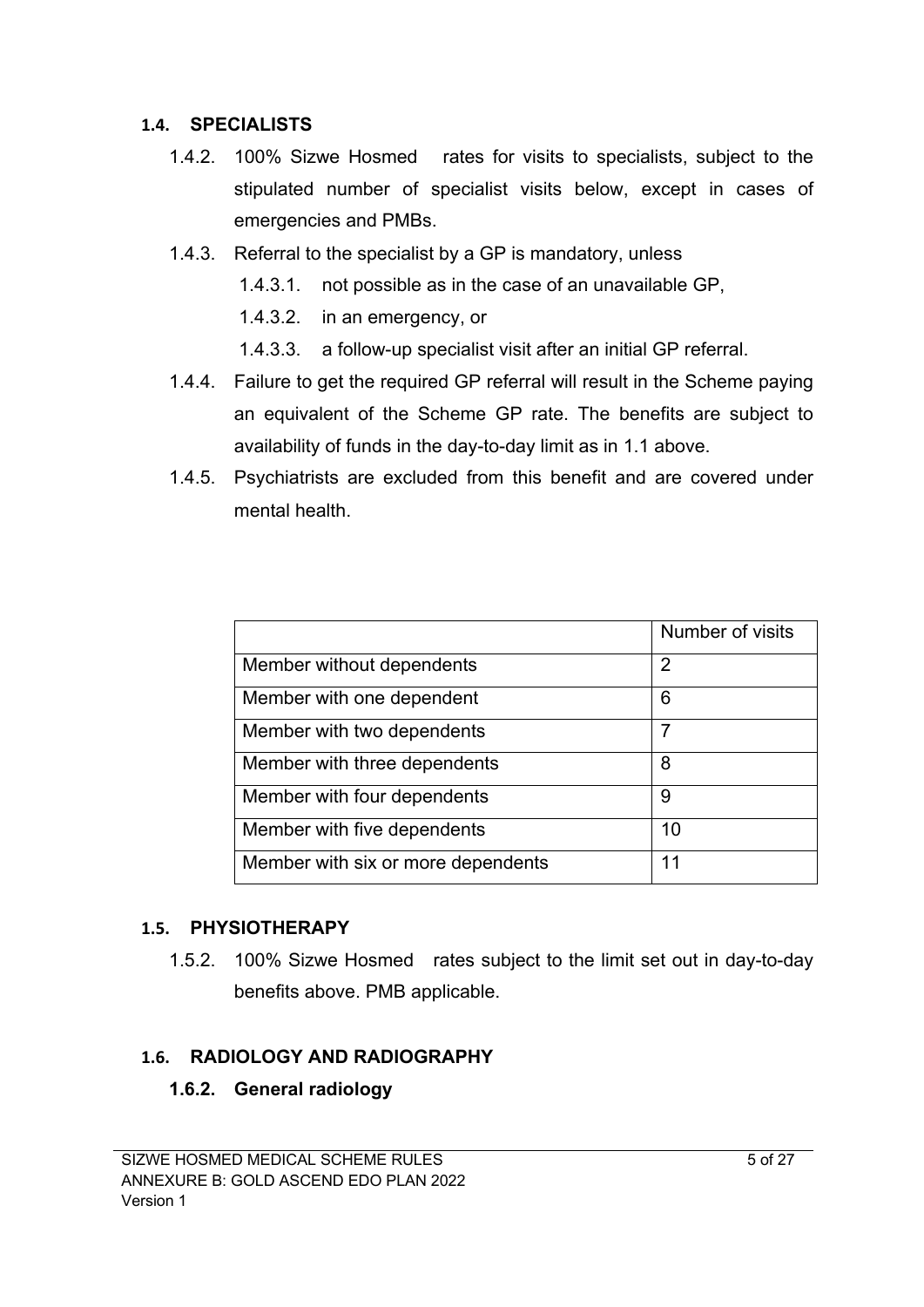- 1.6.2.1. 100% Sizwe Hosmed rates for general diagnostic radiology subject to managed care protocols. PMB applicable.
- 1.6.2.2. Tests related to oncology for registered beneficiaries are covered as part the Oncology Management Programme.

#### **1.6.3. Specialised radiology**

1.6.3.1. MRI, CAT scan, Angiogram subject to an overall combined limit of R21 575 per family per annum.

#### **1.6.4. Interventional radiology**

1.6.4.1. (refer to paragraph 2.13.4)

## **1.7. PATHOLOGY**

- 1.7.2. 100% Sizwe Hosmed rates for blood and histology tests as well as other pathology tests performed by a GP, medical specialist or the medical technician and private nurse practitioner. PMB applicable
- 1.7.3. Pathology tests related to oncology and HIV/AIDS for registered beneficiaries are covered as part the Disease Management Programme.

# **1.8. ACUTE MEDICINE**

1.8.2. The acute medicine benefit, including Pharmacy Advised Therapy (PAT), has the following sub-limits within the overall day-day benefit:

|                                    | Limit              |
|------------------------------------|--------------------|
| Member without dependents          | R <sub>2</sub> 047 |
| Member with one dependent          | R3 689             |
| Member with two dependents         | R4 105             |
| Member with three dependents       | R4 652             |
| Member with four dependents        | R4 783             |
| Member with five dependents        | R5 046             |
| Member with six or more dependents | R5462              |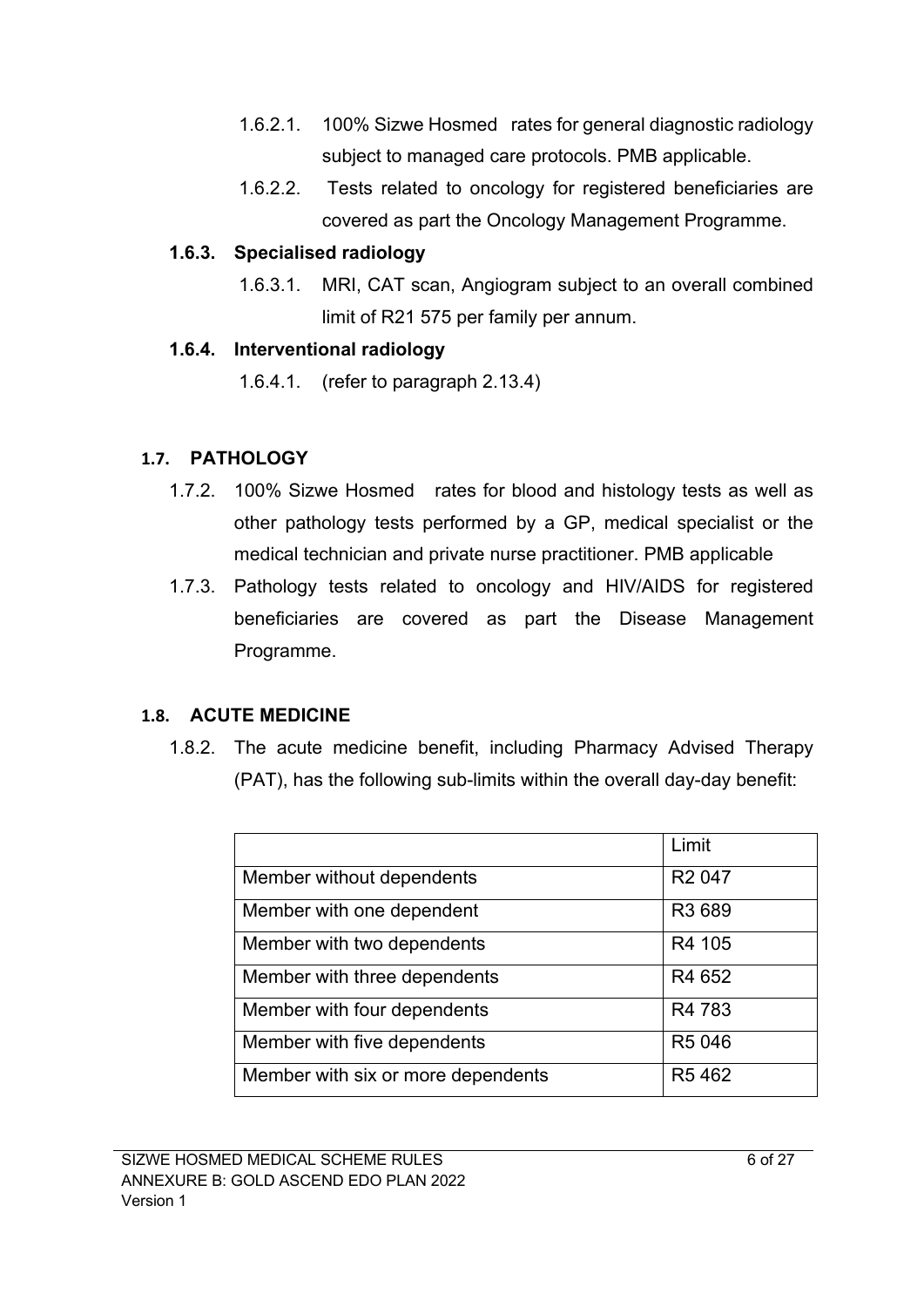- 1.8.3. This benefit is subject to the conditions stipulated below:
	- 1.8.3.1. The Pharmaceutical Benefit Management Programme;
		- 1.8.3.1.1. Reimbursement is at 100% Single Exit Price (SEP) plus
			- a) the dispensing fee as per the Department of Health's latest gazetted Dispensing Regulations; or
			- b) the tariff negotiated with the service provider;
	- 1.8.3.2. Medicine must be prescribed by a person legally entitled to prescribe; and
	- 1.8.3.3. Medicine used during an in-hospital event is excluded from this benefit.

# **1.9. MATERNITY AND INFERTILITY**

# **1.9.2. Antenatal consultations**

- 1.9.2.1. 100% Sizwe Hosmed rates for antenatal consultations, limited to nine (9) midwife, GP or Specialist antenatal visits per pregnancy, in addition to the regular GP benefits as stated in rule 1.2 above,
- 1.9.2.2. Two (2) specialist obstetrician visits per pregnancy, subject to referral by the midwife or GP in addition to the regular specialist benefit as in 1.4.

# **1.9.3. Pregnancy scan and tests**

- 1.9.3.1. 100% Sizwe Hosmed rates for pregnancy scans and the following pregnancy-related tests subject to registration on the maternity benefit management program:
	- 1.9.3.1.1. Two (2) Haemoglobin Measurement tests,
	- 1.9.3.1.2. one (1) Blood Grouping test,
	- 1.9.3.1.3. one (1) VDRL test for Syphilis and
	- 1.9.3.1.4. Two (2) HIV blood tests over and above the regular Pathology benefits in rule 1.7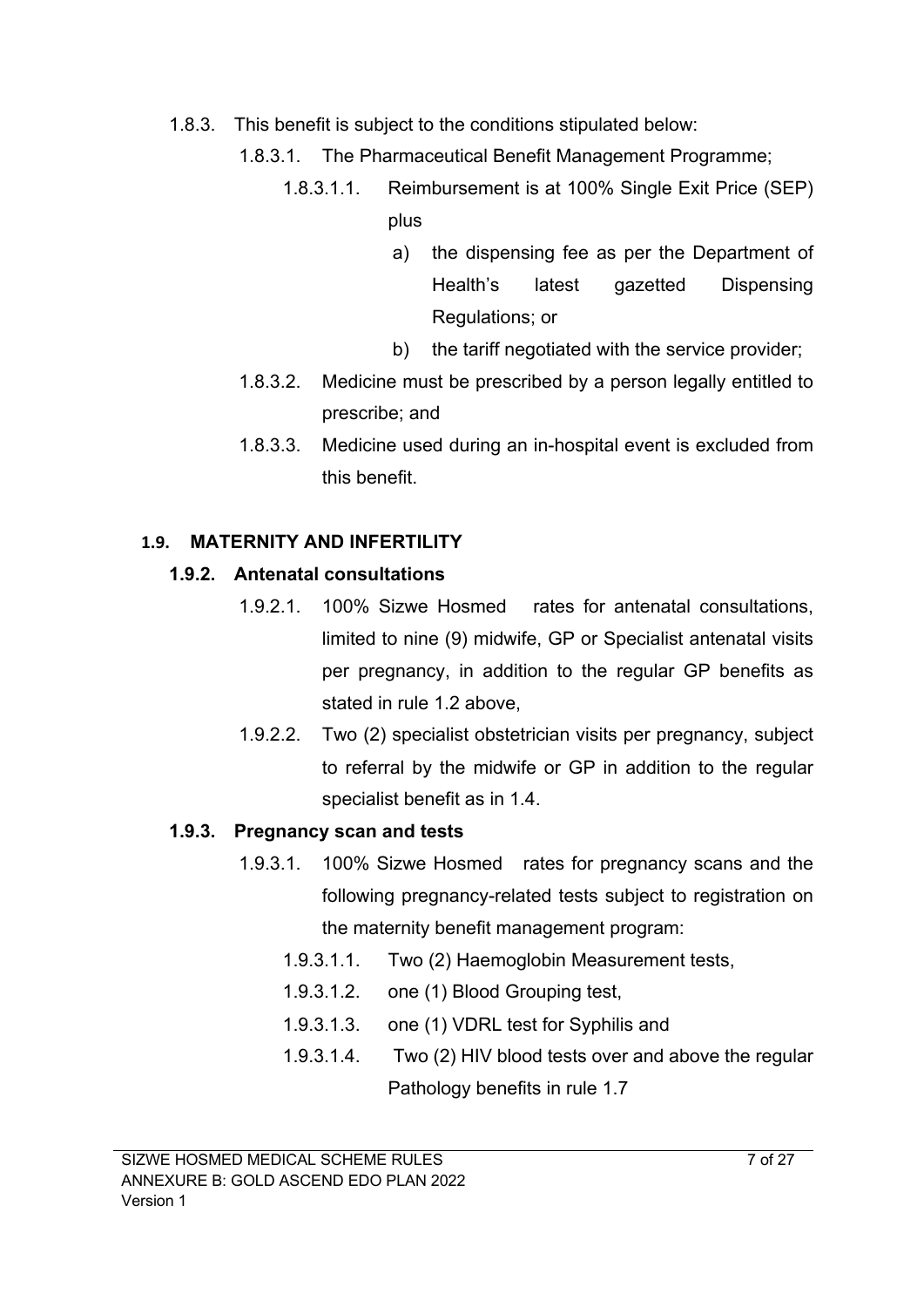- 1.9.3.1.5. Twelve (12) urine analysis tests
- 1.9.3.1.6. One (1) Full blood count (FBC) test
- 1.9.3.1.7. Vitamins worth R114 paid from day to day benefit
- 1.9.3.1.8. Two (2) 2D scans per pregnancy this excludes the diagnostic sonar.

#### **1.9.4. Infertility**

- 1.9.4.1. Covered in accordance with Code 902 M of the PMB Regulations.
	- 1.9.4.1.1. All investigations for an infertility condition will be covered in a DSP hospital and in accordance with the policies of the relevant Public Authorities.

## **1.10. ADDITIONAL OUT OF HOSPITAL BENEFITS**

#### **1.10.2. Private Nurse**

- 1.10.2.1. Subject to benefits at Sizwe Hosmed Private Nurse rates and Pre-Authorisation.
- 1.10.2.2. Frail care is not a covered benefit.
- 1.10.2.3. Limit per year per family R5 243
- 1.10.2.4. PMB applicable

## **1.11. AUXILIARY SERVICES**

- 1.11.2. Limited to speech therapy, podiatry, occupational therapy, social workers, dietetics, audiology, homeopathy, clinical technologists, educational psychologists, biokineticists and registered counsellors, subject to the limits as stated below:
- 1.11.3. 100% Sizwe Hosmed rates with the following annual limits per family: 1.11.3.1. Member: R1 171
	- 1.11.3.2. Member with one or more dependent: R1 882

## 1.11.4. PMB applicable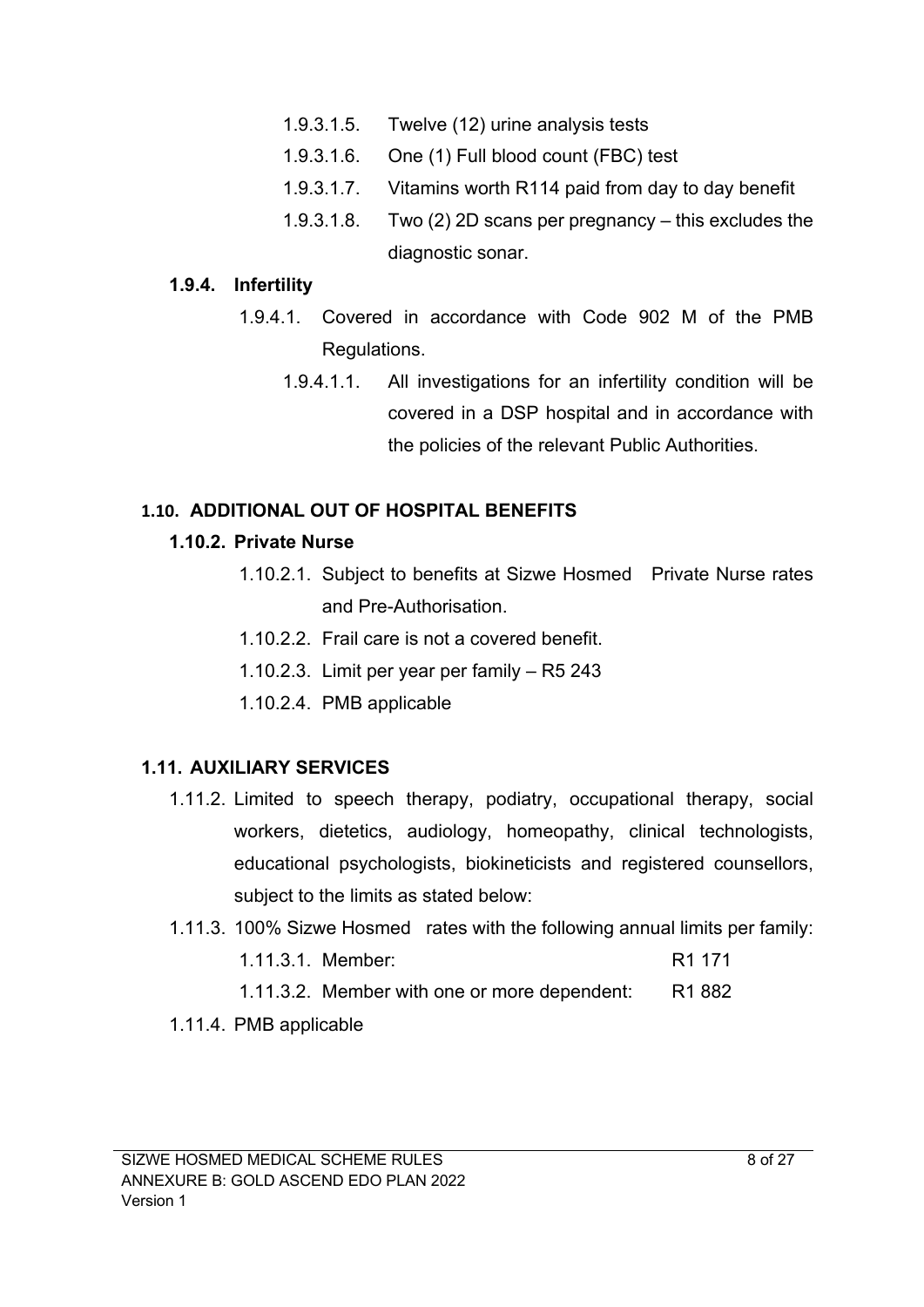#### **1.12. CHIROPRACTORS**

1.12.2. Payable at 100% Sizwe Hosmed rates up to a limit of R1 161 per beneficiary per annum

#### **1.13. CHRONIC MEDICINES**

- 1.13.2. Subject to the conditions stipulated below:
	- 1.13.2.1. Benefits are limited to PMB chronic conditions, subject to pre-authorisation, registration on the chronic disease programme, formulary and clinical protocols;
	- 1.13.2.2. The Pharmaceutical Benefit Management Programme;
	- 1.13.2.3. Reimbursement is at 100% SEP plus the dispensing fee as per the Department of Health's latest gazetted Dispensing Regulations or as per negotiated tariff with the preferred service provider;
	- 1.13.2.4. Medicine must be prescribed by a person legally entitled to prescribe;
	- 1.13.2.5. Medicine used during an in-hospital event is excluded from this benefit;
	- 1.13.2.6. Members should use Sizwe Hosmed preferred providers to avoid co-payment co-payments or limits; and
	- 1.13.2.7. Where there is a generic equivalent, the chronic medicine benefit shall not exceed the maximum retail price of the generic equivalent.

## **1.14. APPLIANCES**

- 1.14.2. 100% Sizwe Hosmed rates with the following annual limit per family:
	- 1.14.2.1. Member: R1 171
	- 1.14.2.2. Member with one or more dependent: R1 882
- 1.14.3. Includes procurement towards the following devices and appliances:
	- 1.14.3.1. Nebulizer,
	- 1.14.3.2. Glucometer,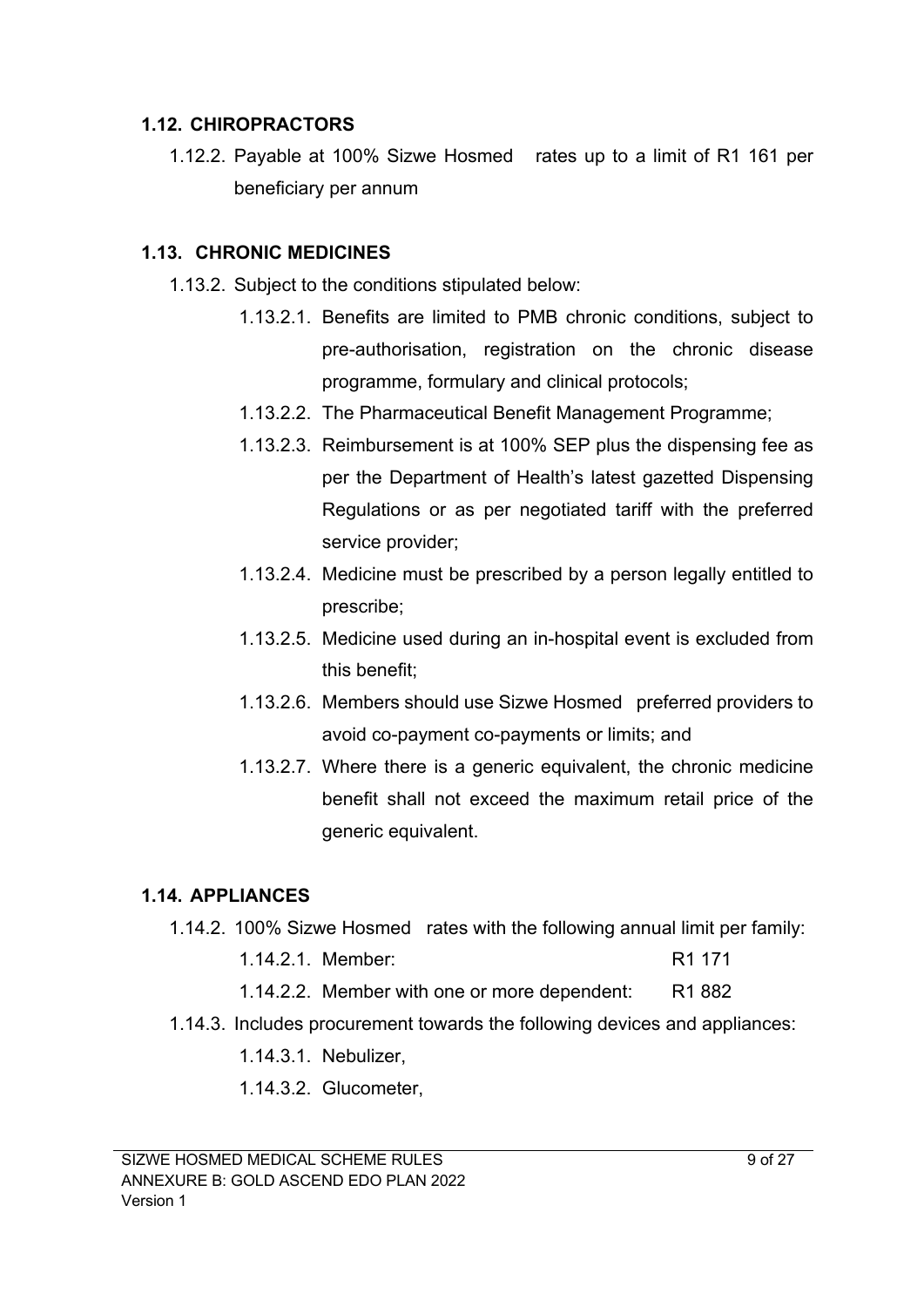- 1.14.3.3. Insulin pump,
- 1.14.3.4. Morphine pump
- 1.14.3.5. C-PAP machine and
- 1.14.3.6. other clinically appropriate unspecified appliances items.
- 1.14.4. Any appliance is payable only once per annum, subject to the limits as stipulated above.
- 1.14.5. The cost of C-PAP machines is payable from this benefit, subject to fulfilment of clinical criteria and procurement protocols
- 1.14.6. Prescribed Minimum Benefits: All items are payable at cost with no copayment or deductibles, subject to pre-authorisation, minimum benefit package, preferred provider network and Managed Care clinical protocols.

## **1.15. MENTAL HEALTH**

- 1.15.2. Limited to Psychiatrists, and Clinical and Counselling Psychologists relating to mental health. Benefit excludes services covered under the auxiliary benefit.
- 1.15.3. 100% Sizwe Hosmed rates subject to annual limit of R 5 977 per family.
- 1.15.4. All consultations in doctors' rooms are paid at 100% Sizwe Hosmed rates subject to the mental health limit.
- 1.15.5. Prescribed Minimum Benefits: All items are payable at cost with no copayment or deductibles, subject to minimum benefit package, preferred provider network and Managed Care clinical protocols.

## **1.16. PREVENTATIVE CARE**

#### **1.16.2. Wellness consultations:**

1.16.2.1. Subject to a family limit of R1 161 per annum

## **1.16.3. Preventative Care Screening:**

1.16.3.1. Family benefit of up to one (1) test per beneficiary per annum

1.16.3.2. Subject to a family limit of R 2 332 per annum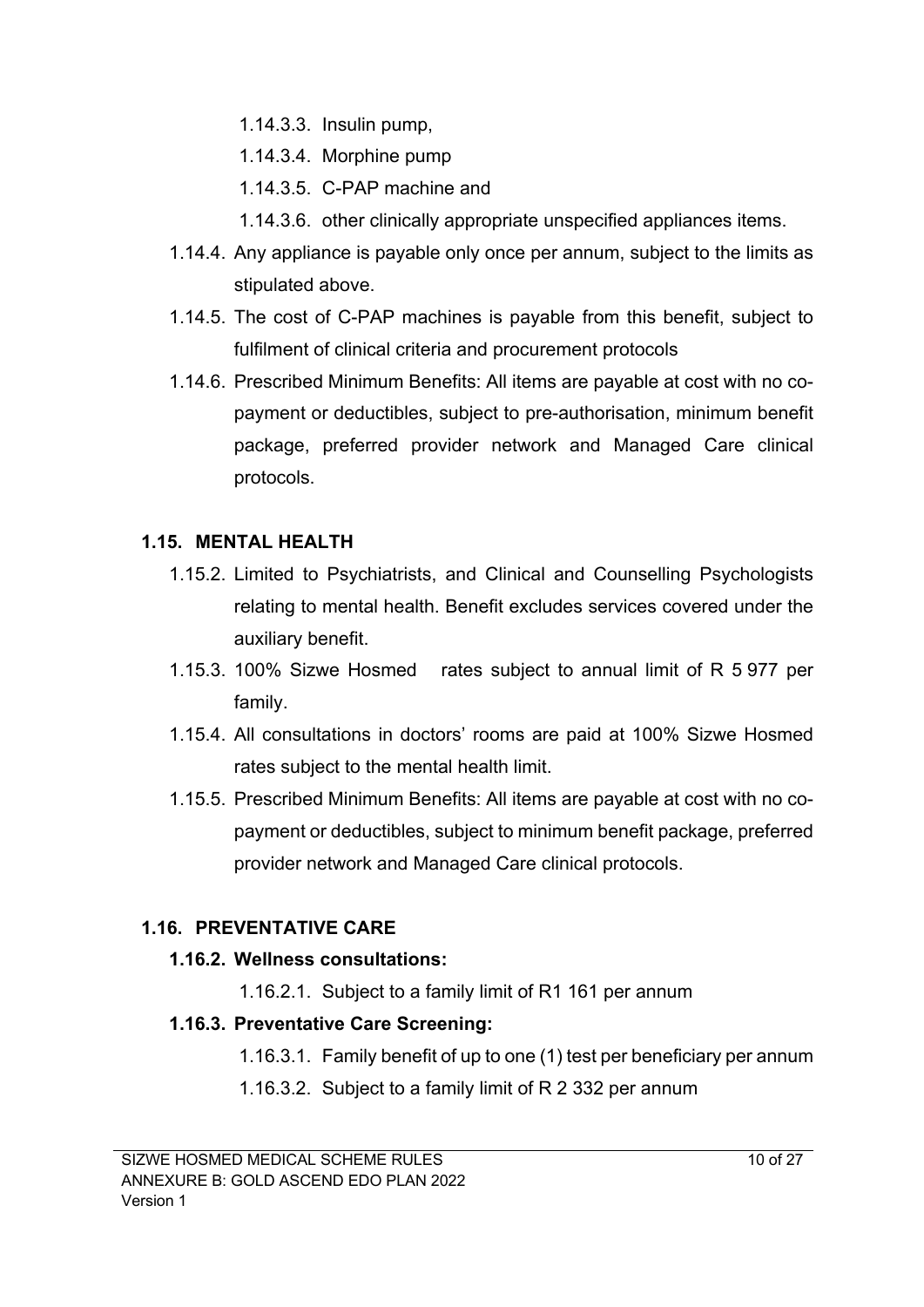- 1.16.3.3. Includes the following tests:
- 1.16.3.4. Blood sugar, Cholesterol, Blood pressure, Body Mass Index, HIV screening test.
- 1.16.3.5. One (1) screening test per beneficiary per annum.
- 1.16.3.6. One (1) consultation visit in doctors' rooms.
- 1.16.3.7. Limited to R 295 per beneficiary per annum at a Preferred Provider facility.

#### **1.16.4. Other screening tests**

- 1.16.4.1. Cover limited to the following tests:
- 1.16.4.2. Females: Mammogram every 2 years for women above age 40 years, Pap smear every 2 years for women above 21 years.
- 1.16.4.3. Males above 40 years: Prostate Specific Antigen (PSA) test

#### **1.16.5. Female Contraceptives**

1.16.5.1. Contraceptive limit of R3 021 per family per annum subject to Managed Care Protocols and formulary.

#### **1.16.6. Vaccinations**

- 1.16.6.1. Flu Vaccine
- 1.16.6.2. Pneumococcal Vaccine
- 1.16.6.3. Human Papilloma Virus (HPV) vaccine
- 1.16.6.4. Immunisation for children six (6) years and younger, immunization permitted will be in line with those provided by the Department of Health, subject to family wellness screening family limit

## **1.17. OPTICAL**

- 1.17.2. All sub-limits and rules specified are subject to Optical Benefit Management Programme and benefit limits specified for materials.
	- 1.17.2.1. One (1) set of spectacle lenses and one (1) set of frames, or one (1) set of contact lenses per beneficiary every two (2) years.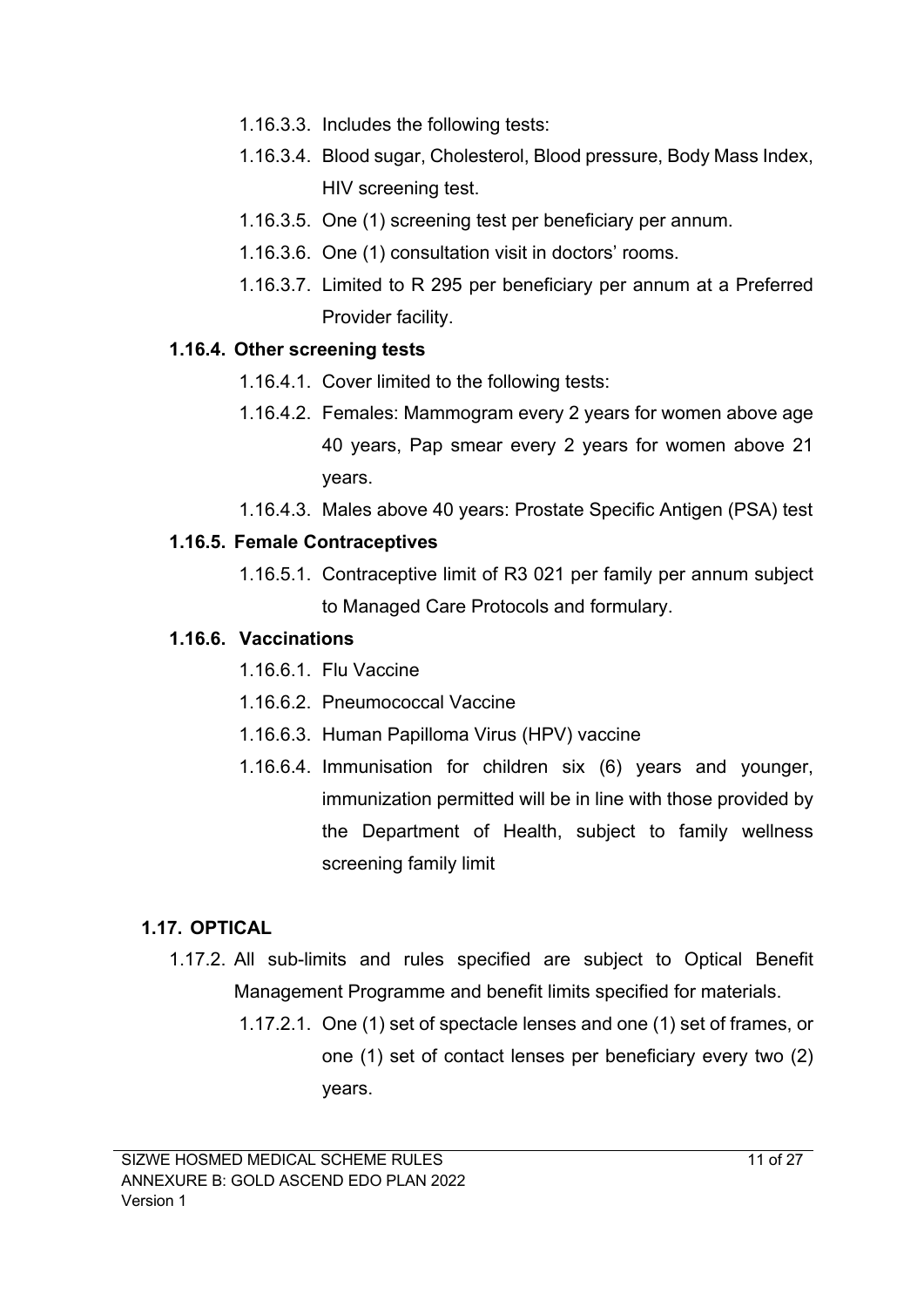- 1.17.2.2. Each beneficiary must choose either spectacles or contact lenses once every two (2) years.
- 1.17.2.3. Eye test: one (1) test per beneficiary per 24 months.

#### **1.17.3. Spectacles, lenses and frames**

1.17.3.1. 100% Sizwe Hosmed rates determined by the Board of Trustees for spectacles and lenses prescribed or supplied by a registered optometrist, ophthalmologist or supplementary optical practitioner.

#### **1.17.4. Visual examination**

1.17.4.1. If undertaken by a registered optometrist, shall be based on the Sizwe Hosmed rates. The benefit shall be 100% of the Sizwe Hosmed rate at the Scheme's preferred provider network and shall be limited to one (1) eye test per beneficiary per 24 months.

#### **1.17.5. Frames**

- 1.17.5.1. Limited to one (1) pair per beneficiary per 24-month period within the combined benefit. The difference, where applicable, is payable by the member directly to the supplier.
- 1.17.5.2. The benefit is limited to one (1) pair of spectacles per beneficiary per 24-month period, except where two (2) spectacles are approved by the Fund in place of a pair of spectacles with bifocal or multi focal lenses, after clinical motivation by a registered optometrist to the Fund.
- 1.17.5.3. The benefit is limited to the negotiated tariff with the provider for glass lenses.
- 1.17.5.4. The benefit for bifocal or multi focal lenses shall be limited to the cost of 65 millimetre and bifocal lenses with a reading segment of 28 millimetres.
- 1.17.5.5. All add-ons: Generic add on tints up to 35% and generic add on coatings (hard coatings and anti-reflex coatings) up to the benefit limit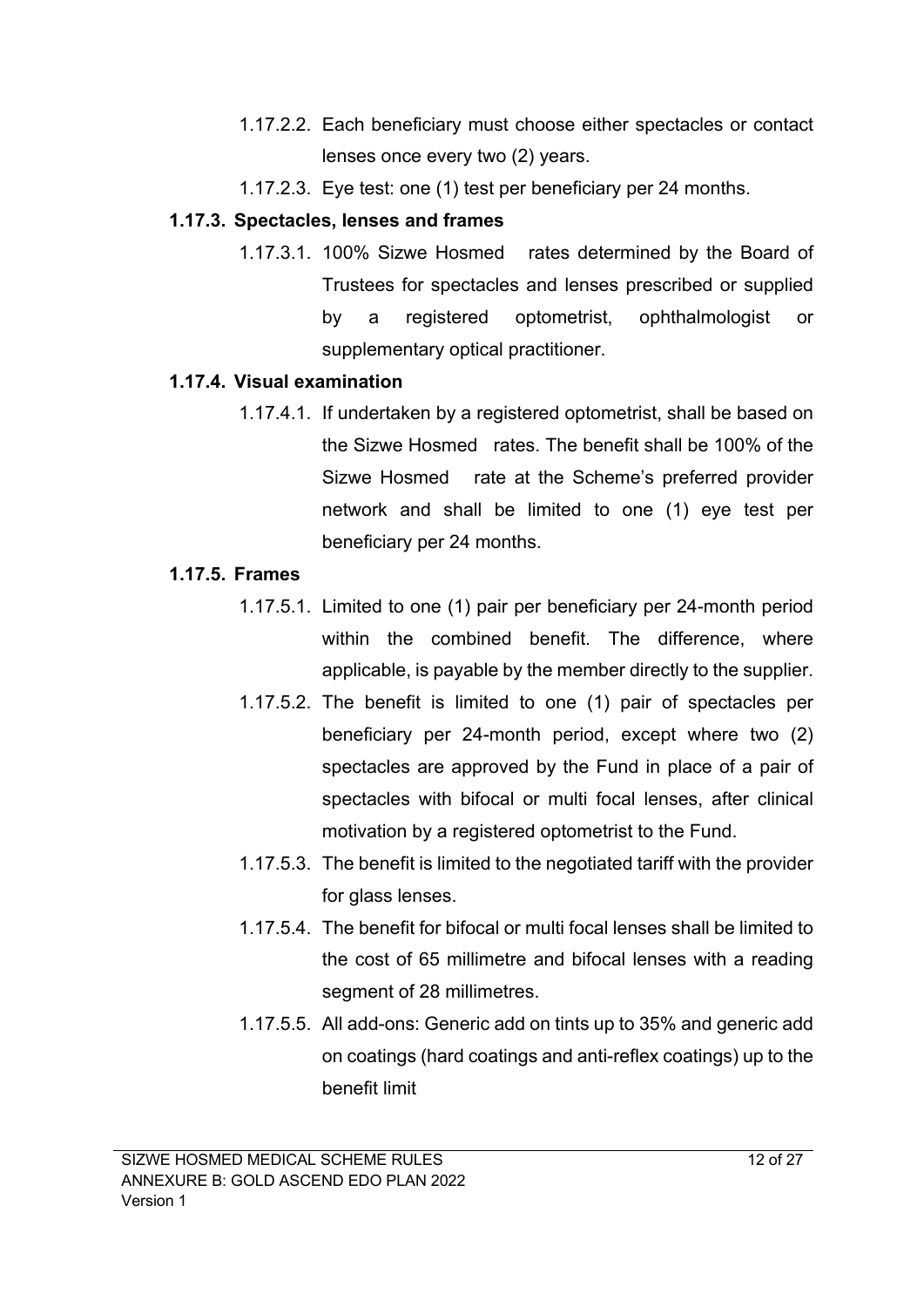- 1.17.5.6. Sunglasses and repairs to spectacles are excluded from the benefit.
- 1.17.5.7. Benefits shall not be granted for spectacles if a beneficiary has already received a benefit for contact lenses until twenty-four months has lapsed since the last claim.
- 1.17.5.8. Each claim for lenses/ frames must be submitted together with the lens prescription.

#### **1.17.6. Contact lenses**

- 1.17.6.1. Benefit payable and subject to the specified benefit limits described below.
- 1.17.6.2. 100% of the Scheme rate of clear contact lenses if prescribed by a registered optometrist, or supplementary optical practitioner in accordance with the approved tariff for these service providers. Provided that (clinically approved where member cannot wear spectacles):
- 1.17.6.3. The application by a member be motivated by a recommendation from a registered optometrist that contact lenses are clinically essential as determined by the lens prescription on clinical/medical grounds and approved by the Fund.
- 1.17.6.4. The benefit sub limit is limited to
	- 1.17.6.4.1. one (1) pair of permanent contact lenses per beneficiary per 24-month period, or
	- 1.17.6.4.2. 24 pairs of monthly disposable contact lenses per beneficiary per 24-month cycle.
	- 1.17.6.4.3. Additional benefits may be approved on medical/clinical grounds if approved by the Fund.
- 1.17.6.5. In cases where contact lenses are not clinically essential and worn at the election of the member, the benefit shall be limited to the equivalent of two (2) single vision glass lenses of 65 mm and a sphere of two (2) dioptres plus the benefit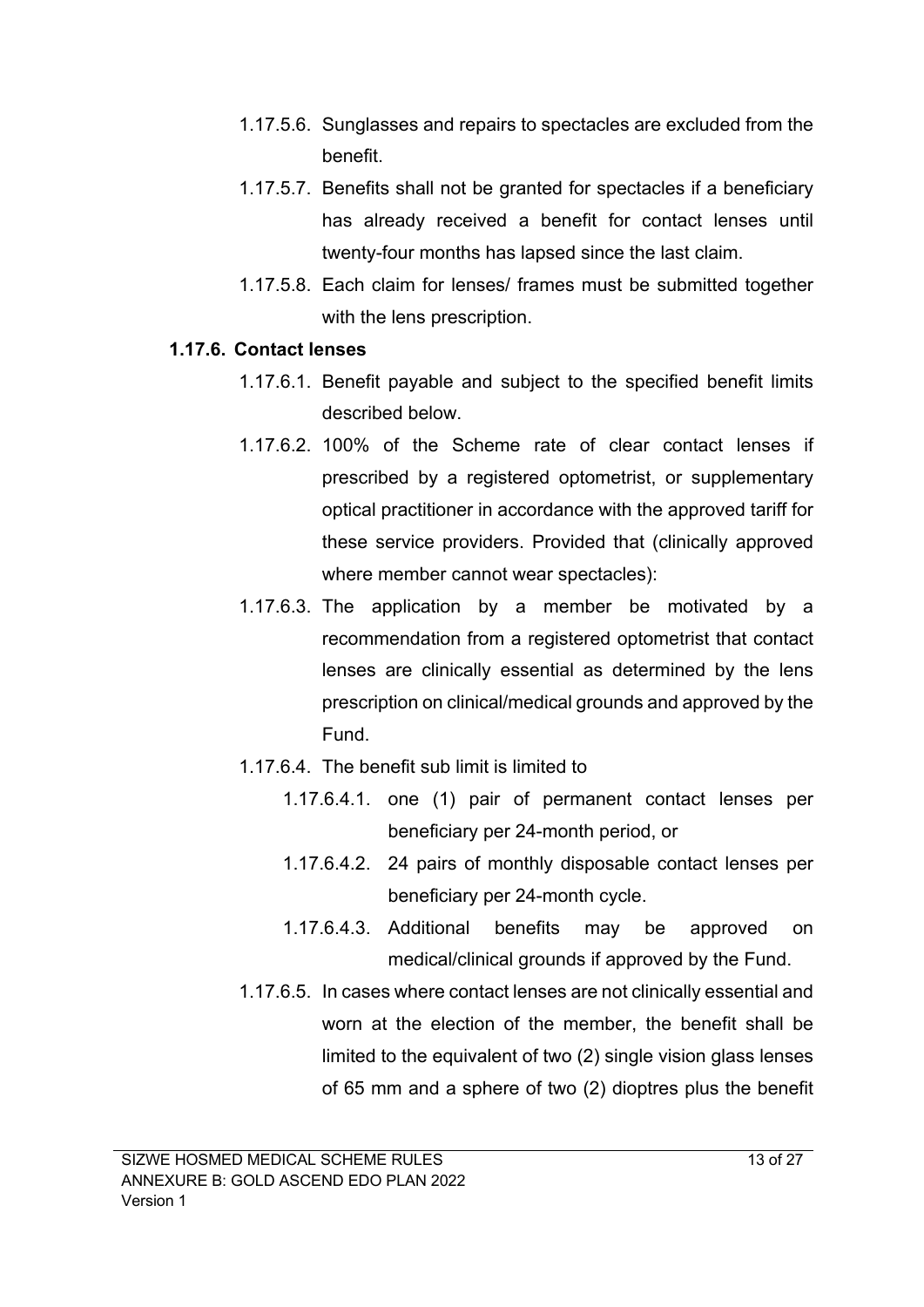amount of the frame, plus the cost of a refraction as a combined benefit.

- 1.17.6.6. Benefits shall not be granted for contact lenses if a beneficiary has already received a pair of spectacles in a given twenty-four-month period.
- 1.17.6.7. Contact lens cleaning materials are excluded from benefits.

## **1.17.7. Spectacles Lenses and frames limits**

1.17.7.1. 100% Sizwe Hosmed rates, as per the limits per beneficiary below:

| <b>Benefit Description</b> | Limit per Beneficiary |
|----------------------------|-----------------------|
| <b>Frames</b>              | R629                  |
| <b>Single Focus Lenses</b> | R202 per lens         |
| <b>Bi-focal Lenses</b>     | R438 per lens         |
| Multi-focal lenses         | R438 per lens         |
| <b>Contact Lenses</b>      | R1 387                |

## **1.18. DENTAL**

Dentistry benefits are subject to a Dental Benefit Management Programme. Benefits are subject to managed care protocols and managed care interventions which may include the requirement of treatment plans and/or radiographs prior to benefit application. Fund exclusions apply to dental benefits. Refer to Annexure C for a detailed list of Fund exclusions.

Radiology and pathology are subject to the conditions and limits stipulated hereunder and in paragraphs 2.11 and 2.12 respectively.

## **1.18.2. Conservative dentistry**

- 1.18.2.1. 100% Sizwe Hosmed rates subject to managed care protocols for the following benefits:
- 1.18.2.2. Consultations: two (2) annual check-ups per beneficiary (once in six (6) months)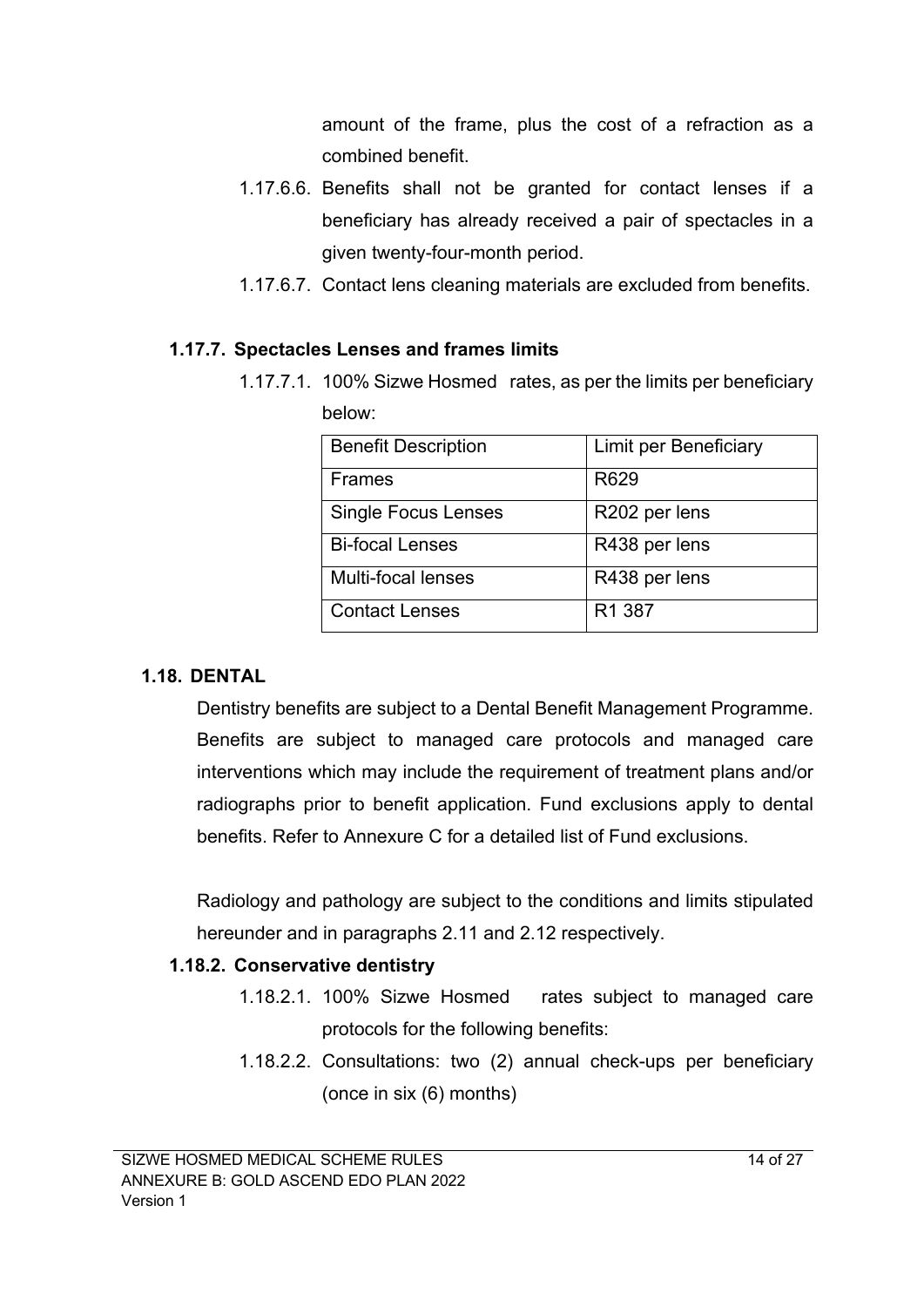- 1.18.2.3. X-rays
	- 1.18.2.3.1. Intra-oral: subject to managed care protocols
	- 1.18.2.3.2. Extra-oral: one (1) per beneficiary in a three (3) year period
- 1.18.2.4. Oral hygiene: two (2) annual scale and polish treatments per beneficiary (once in 6 months)
	- 1.18.2.4.1. Benefit for fissure sealants is limited to beneficiaries younger than 16 years of age
	- 1.18.2.4.2. Benefit for fluoride is limited to beneficiaries from age 5 and younger than 13 years of age.
- 1.18.2.5. Fillings: once per tooth in 720 days
- 1.18.2.6. Extractions
- 1.18.2.7. Root canal treatment: subject to managed care protocols. Excluding wisdom teeth (3rd molars) and primary (milk) teeth.
- 1.18.2.8. Plastic dentures and associated laboratory costs:
	- 1.18.2.8.1. One (1) set of plastic dentures, full or partial (an upper and a lower) per beneficiary in a four (4) year period

#### **1.18.3. Specialised dentistry**

- 1.18.3.1. 100% Sizwe Hosmed rates, subject to pre-authorisation (where indicated) and managed care protocols. If authorisation is obtained after the procedure or treatment has been done, a 20% co-payment will apply to all related claims.
	- 1.18.3.1.1. Partial metal frame dentures and associated laboratory costs: No benefit
	- 1.18.3.1.2. Crowns and bridges and associated laboratory costs: No benefit
	- 1.18.3.1.3. Implants and associated laboratory costs: No benefit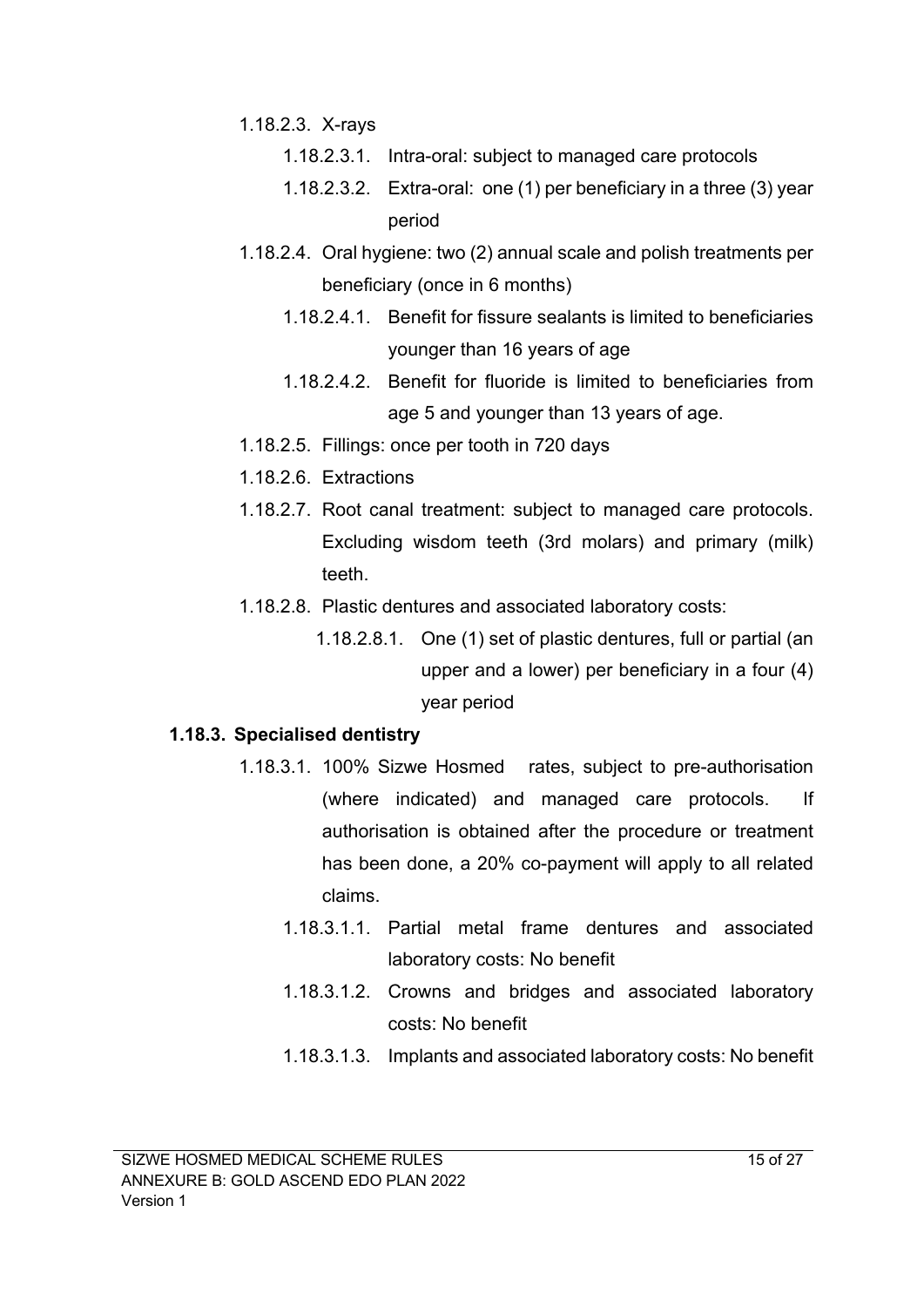- 1.18.3.1.4. Orthodontics and associated laboratory costs: No benefit
- 1.18.3.1.5. Periodontics:
	- a) 100% Sizwe Hosmed rates; subject to registration on the Periodontal Programme
	- b) Limited to conservative, non-surgical therapy only (root planning)
	- c) Surgical periodontics: No benefit
- 1.18.3.1.6. Maxillofacial surgery and oral pathology in the dental chair:
	- a) 100% Sizwe Hosmed rates, subject to managed care protocols
	- b) Benefit for Temporo-mandibular Joint (TMJ) therapy is limited to non-surgical intervention/ treatments.
	- c) The claims for oral pathology procedures (cysts and biopsies, the surgical treatment of tumours of the jaw and soft tissue tumours) will only be covered if supported by a laboratory report that confirms diagnosis.

## **1.18.4. Dental Hospitalisation (General Anaesthetic)**

- 1.18.4.1. In-hospital treatment:
	- 1.18.4.1.1. A co-payment of R1 000 per hospital admission applies, if a member opts to go to a day clinic (discipline 76/77) instead of a hospital (discipline 57/58), subject to the availability of a day clinic in his demographic area.
	- 1.18.4.1.2. Pre-authorisation is required, subject to managed care protocols.
	- 1.18.4.1.3. Subject to a DSP hospital network and the stated conditions apply (refer to point C of this annexure).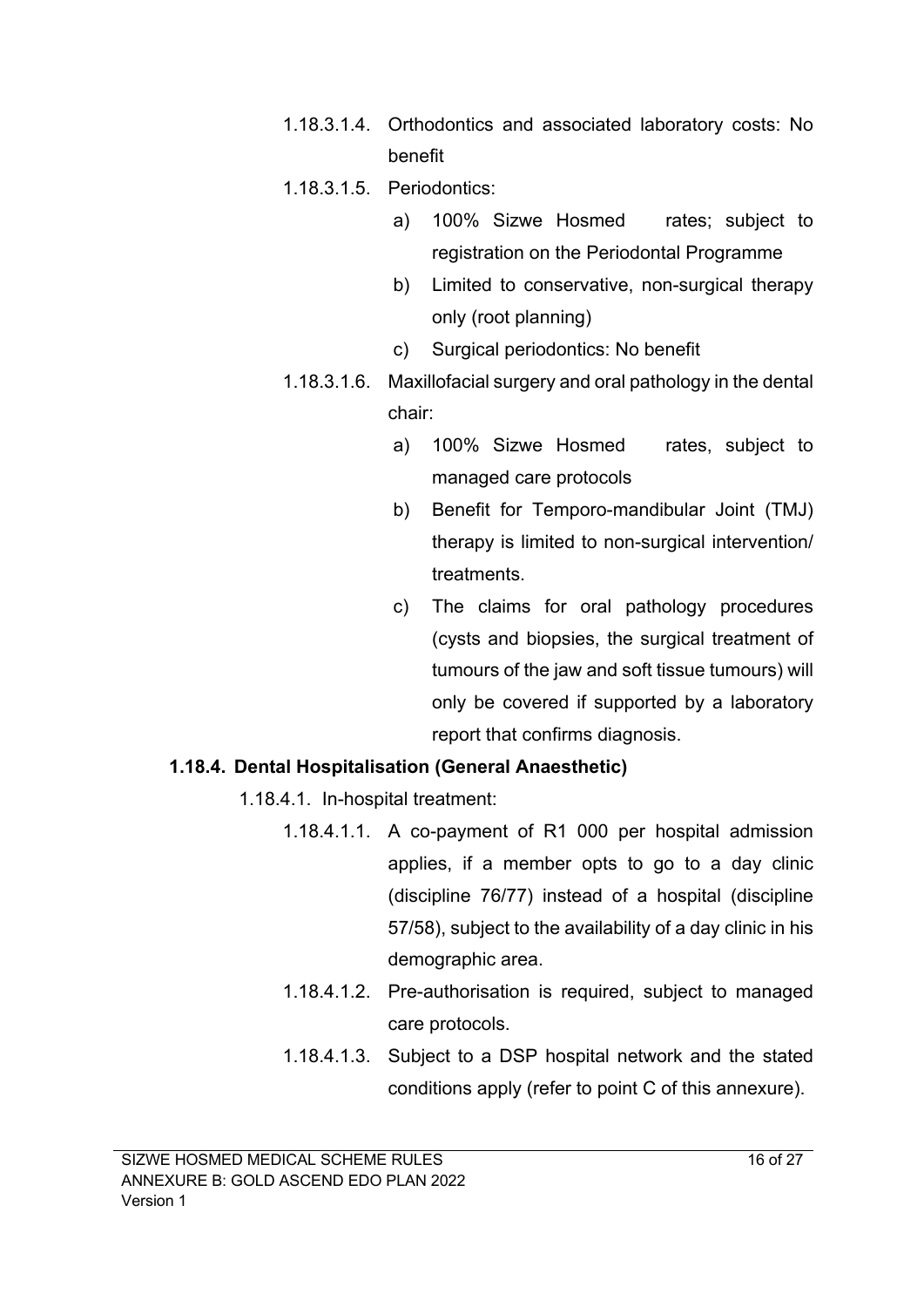- 1.18.4.1.4. No funding will be granted without authorisation except in the case of an emergency. If authorisation is obtained after the procedure has been done, a 20% co-payment will be applied to the hospital account.
- 1.18.4.1.5. General anaesthetic benefits are available for children under the age of five (5) years for extensive dental treatment.
- 1.18.4.1.6. General anaesthetic benefits are available for the removal of impacted teeth.
- 1.18.4.1.7. Laughing gas (Nitrous Oxide) in dental rooms:
	- a) 100% Sizwe Hosmed rates, subject to managed care protocols.
- 1.18.4.1.8. IV conscious sedation in rooms:
	- a) 100% Sizwe Hosmed rates, subject to preauthorisation and managed care protocols.
	- b) Limited to extensive dental treatment

# **1.19. HEARING AIDS**

- 1.19.2. 100% of Sizwe Hosmed rate, subject to an annual limit of R8658 per family
- 1.19.3. One (1) hearing unit (one per ear) per beneficiary every four (4) years from date of acquisition, subject to pre-authorisation.

# **1.20. ACQUIRED IMMUNE DEFICIENCY SYNDROME (HIV/AIDS)**

1.20.2. Refer to paragraph 2.17

# **1.21. AMBULANCE SERVICES**

- 1.21.2. 100% of Cost as authorised by the contracted service provider.
- 1.21.3. Authorisation for emergency transportation should be obtained within 24 hours.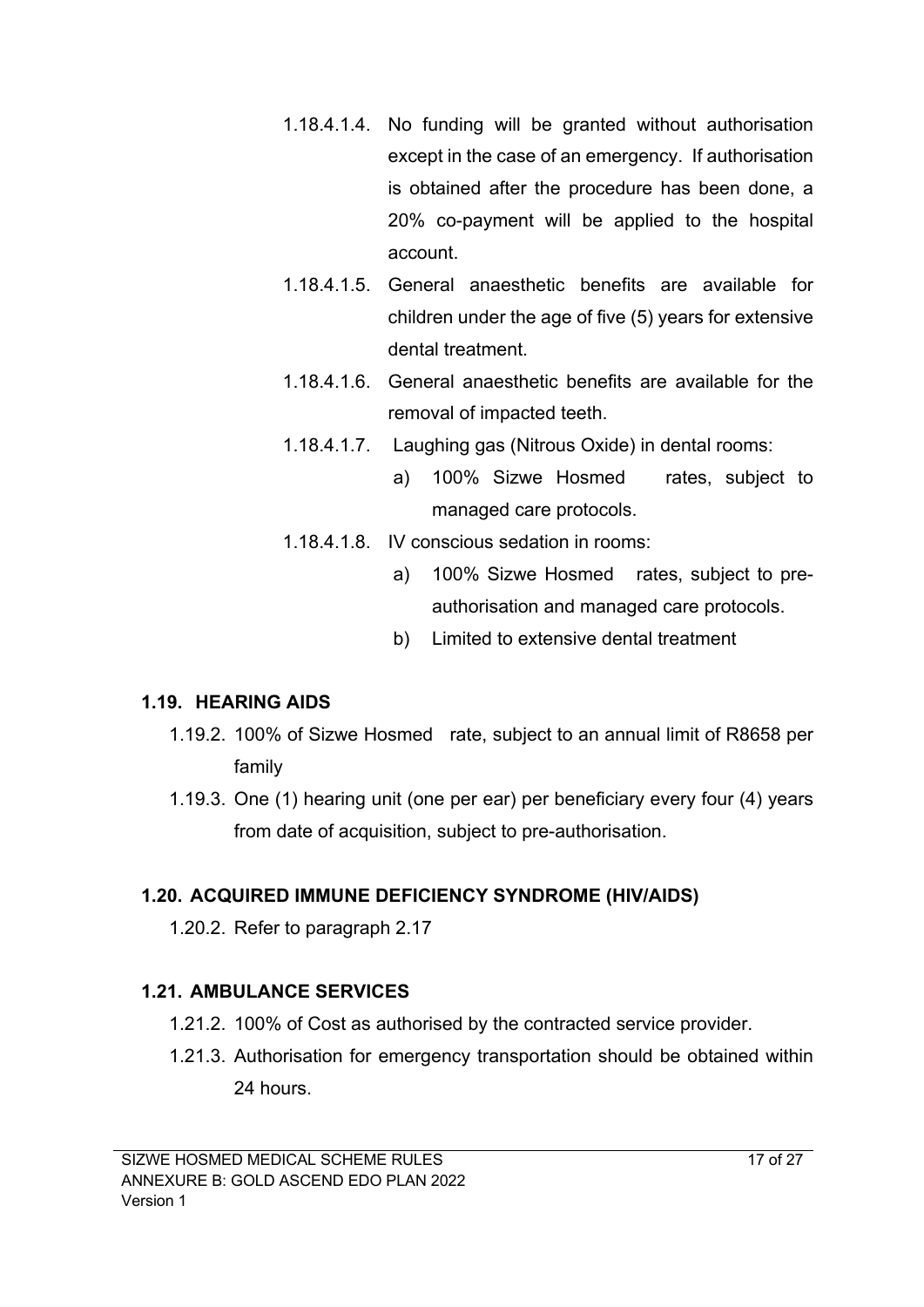1.21.4. If services are not pre-authorised through the preferred provider, claims will not qualify for payment.

## **1.22. NON-MOTORISED WHEELCHAIRS**

- 1.22.2. 100% Sizwe Hosmed rates with the following annual limit per family. 1.22.2.1. Member with or without dependents: R2 167
- 1.22.3. Any wheelchair is payable only once every 4 years, subject to the limits as stipulated above.
- 1.22.4. Prescribed Minimum Benefits: All items are payable at 100% cost with no co-payment or deductibles, subject to minimum benefit package, preferred provider network and Managed Care clinical protocols.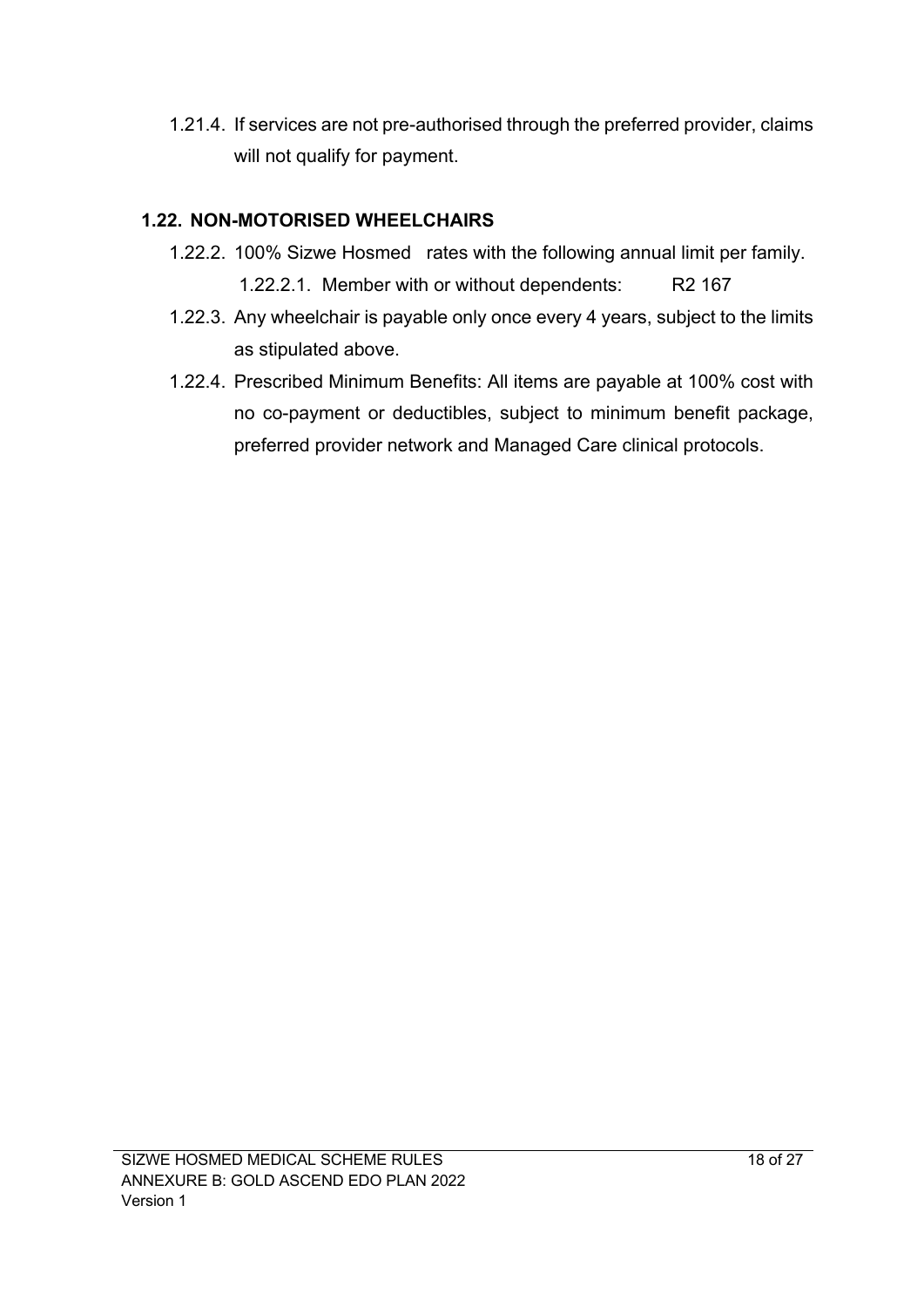#### **2. IN-HOSPITAL BENEFITS**

#### **2.3. HOSPITALISATION FOR PRESCRIBED MINIMUM BENEFITS**

- 2.3.2. PMBs consist of the provision of the diagnosis, treatment and care costs of:
	- 2.3.2.1. The Diagnostic and Treatment Pairs and
	- 2.3.2.2. Any emergency medical condition
- 2.3.3. The level of health care provided in the state sector shall be used as the benchmark when determining PMB level of care.
- 2.3.4. The interpretation of the PMBs shall follow the predominant Public Hospital practice, as outlined in the relevant provincial or national public hospital clinical protocols, where these exist.
- 2.3.5. PMBs are subject to Pre-authorisation, Minimum Benefit Package, Designated Service Providers (DSP) and Treatment Protocols;
- 2.3.6. PMBs are covered in accordance with the provisions of Regulations 8 of the Medical Schemes Act;
- 2.3.7. Voluntary admissions to a non-DSP (non-network) hospital will be subjected to a co-payment as stipulated in Section **Error! Reference source not found.** "Conditions Applicable" of this annexure.

## **2.4. APPLICABLE CONDITIONS**

- 2.4.2. Hospitalisation Benefits are subject to pre-authorisation; A co-payment of R1 500 is applicable if no authorization is obtained prior to admission except for emergencies
- 2.4.3. A co-payment of R12 000 is applicable in the event of a voluntary use of a non-network hospital
	- 2.4.3.1. This co-payment will be waived in the event of an involuntary use of a non-network hospital such as in an emergency.
- 2.4.4. 100% of negotiated tariff for accommodation in general ward, high care ward and intensive care unit;
- 2.4.5. 100% of negotiated tariff for theatre fees;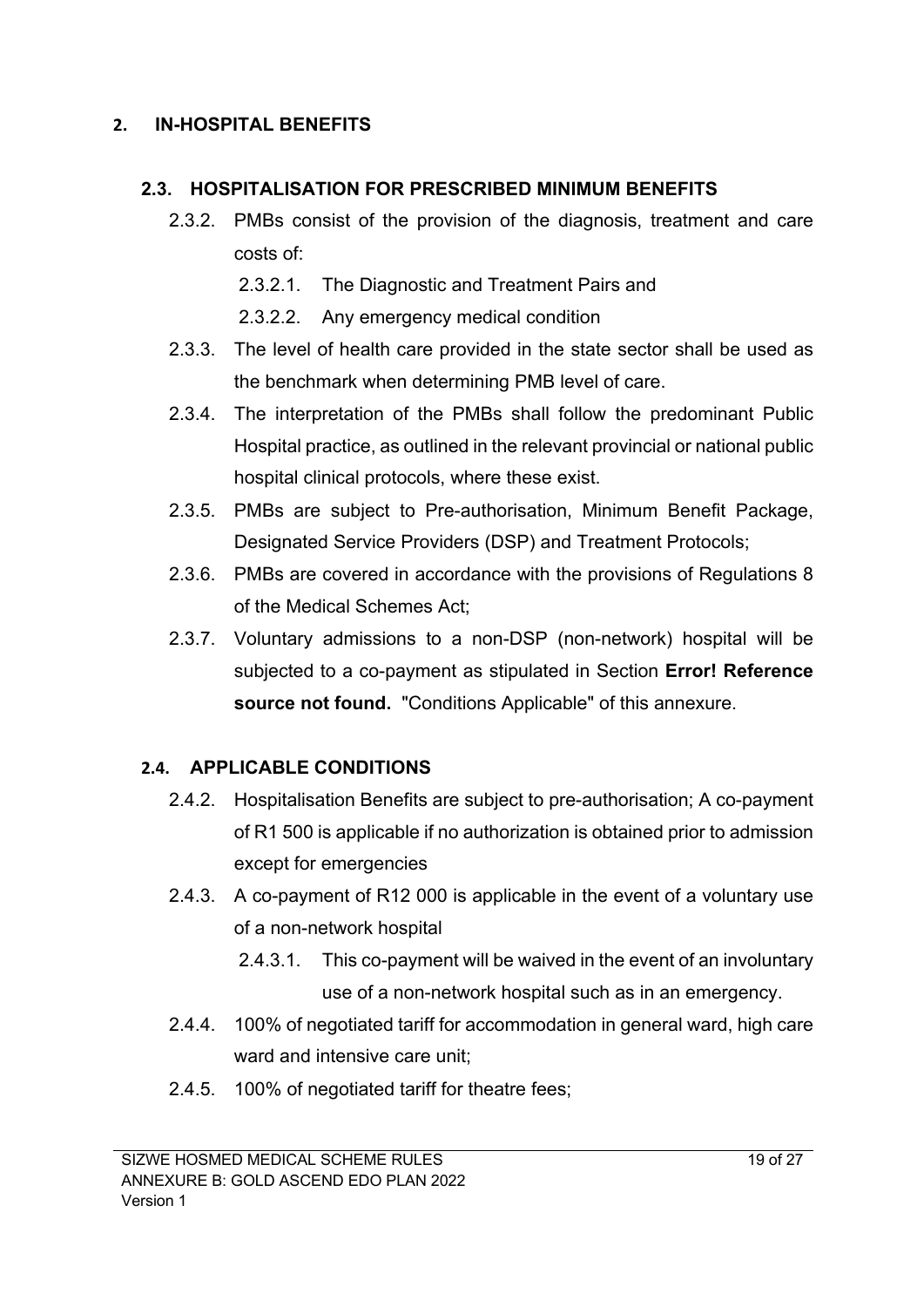- 2.4.6. 100% of negotiated tariff for medicines, materials and hospital equipment and the transport of blood;
- 2.4.7. Medicines given to a patient to take home limited to a supply of seven (7) days;
- 2.4.8. Overall hospital benefit includes rehabilitation and sub-acute care

#### **2.5. ANNUAL LIMITS**

#### **2.5.2. Private Hospitals**

2.5.2.1. 100% Sizwe Hosmed rate for inpatient services, materials and medicines at negotiated tariffs. Subject to preauthorisation managed care rules, formulary and clinical protocols.

#### **2.5.3. Private Hospitals: Out-Patient Care**

2.5.3.1. 100% Sizwe Hosmed rates for out-patient services, materials and medicines at negotiated tariffs.

#### **2.5.4. Alternatives to Hospitalisation**

- 2.5.4.1. Subject to the Hospital Benefit Management Programme and the Disease Management Programme.
- 2.5.4.2. 100% Sizwe Hosmed rates for all services rendered at registered step-down facilities, nursing facilities.
- 2.5.4.3. Hospice at 100% of cost.
- 2.5.4.4. 100% Sizwe Hosmed rates for services rendered under Home Care in lieu of Hospitalisation subject to Managed Care protocols and preferred provider arrangements

## **2.6. IN- HOSPITAL GENERAL PRACTITIONERS**

- 2.6.2. Subject to the Hospital Benefit Management Programme.
- 2.6.3. 100% Sizwe Hosmed rates for consultations and visits by General practitioners in hospital.

## **2.7. IN – HOSPITAL MEDICAL SPECIALISTS**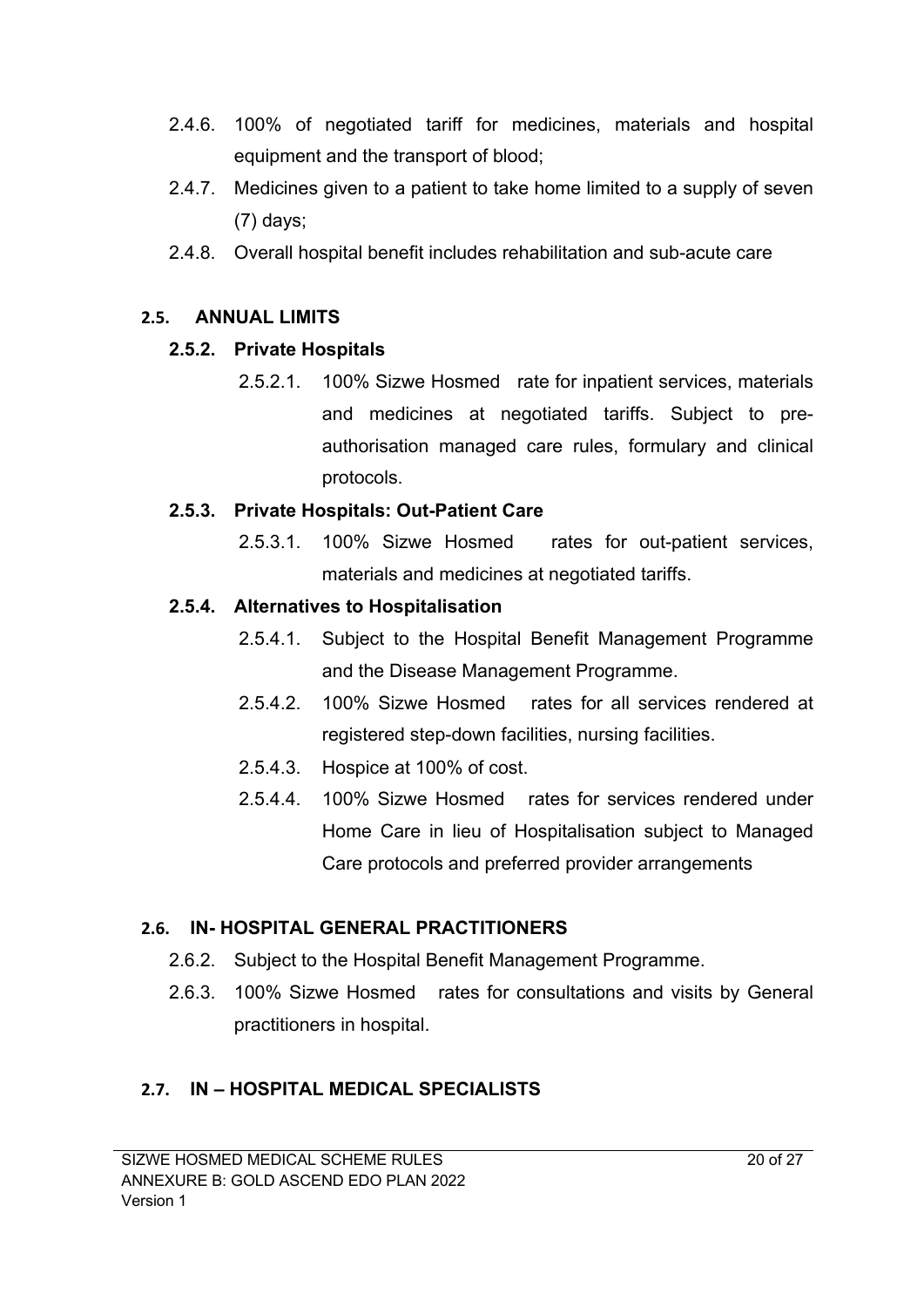- 2.7.2. Subject to the Hospital Benefit Management Programme.
- 2.7.3. 100% Sizwe Hosmed rates for consultations and visits by medical specialists in hospital.

## **2.8. IN – HOSPITAL AUXILIARY SERVICES AND PHYSIOTHERAPY**

#### **2.8.2. Auxiliary Services:**

- 2.8.2.1. 100% Sizwe Hosmed rates subject to pre–authorisation and PMBs
- 2.8.2.2. Limited to the following: dieticians, speech therapy, occupational therapy and clinical technology.

#### **2.8.3. Physiotherapy:**

2.8.3.1. 100% Sizwe Hosmed rates – subject to pre-authorisation, managed care rules and clinical protocols.

#### **2.9. MATERNITY**

#### **2.9.2. Hospitalisation (Private Hospitals)**

- 2.9.2.1. Subject to the Hospital Benefit Management Programme, Disease Management Programme and to the conditions and annual limits as stipulated.
- 2.9.2.2. 100% of cost for accommodation at general ward rates, theatre fees, labour ward fees, drugs, dressings, medicines and materials in a private or provincial hospital; and for drugs, dressings, medicines and materials supplied by a midwife.

#### **2.9.3. Delivery**

2.9.3.1. 100% of cost for the delivery by a general practitioner, medical specialist or midwife and materials supplied.

## **2.9.4. Post-Natal Services and Midwifery**

2.9.4.1. Subject to the Hospital or Maternity Benefit Management programmes and to the Disease Management Programme.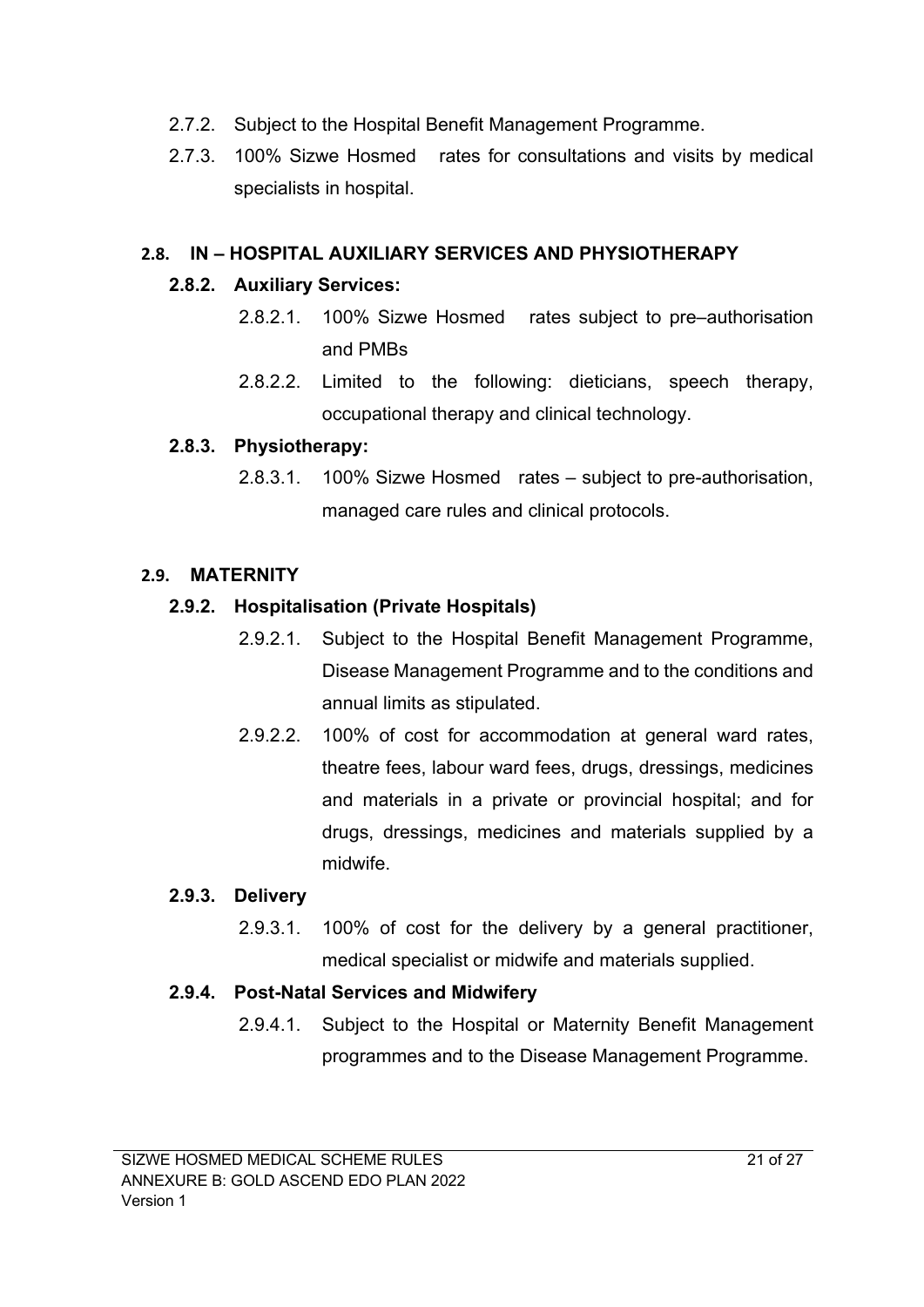2.9.4.2. 100% Sizwe Hosmed rates for post-natal care by a midwife or as an alternative to hospitalisation.

## **2.10. BLOOD TRANSFUSION AND BLOOD REPLACEMENT PRODUCTS:**

2.10.2. 100% of the cost of blood transfusions and blood replacement products, limited to PMBs.

## **2.11. PROSTHESIS**

- 2.11.2. Subject to pre-authorisation, treatment protocols, DSPs and PMBs.
- 2.11.3. Applies to both surgical and non-surgical prostheses.
- 2.11.4. 100% Sizwe Hosmed rates subject to pre-authorisation, treatment protocols and PMBs.
- 2.11.5. Annual limit of R29 565 per family for both surgical and non-surgical prostheses.

## **2.11.6. Internal Prosthesis**

2.11.6.1. Subject to benefit limit unless PMB:

- 2.11.6.1.1. Pacemakers;
- 2.11.6.1.2. Defibrillators;
- 2.11.6.1.3. Spinal fusion only one (1) spine level per beneficiary; Should more than one (1) spinal level be required, approval will be granted subject to managed care protocols.
- 2.11.6.1.4. Cardiac stents three (3) stents per family per annum;
- 2.11.6.1.5. Vascular stents two (2) stents per family per annum;
- 2.11.6.1.6. Grafts;
- 2.11.6.1.7. Joints hip and knee (partial and total) only one (1) joint per beneficiary per annum;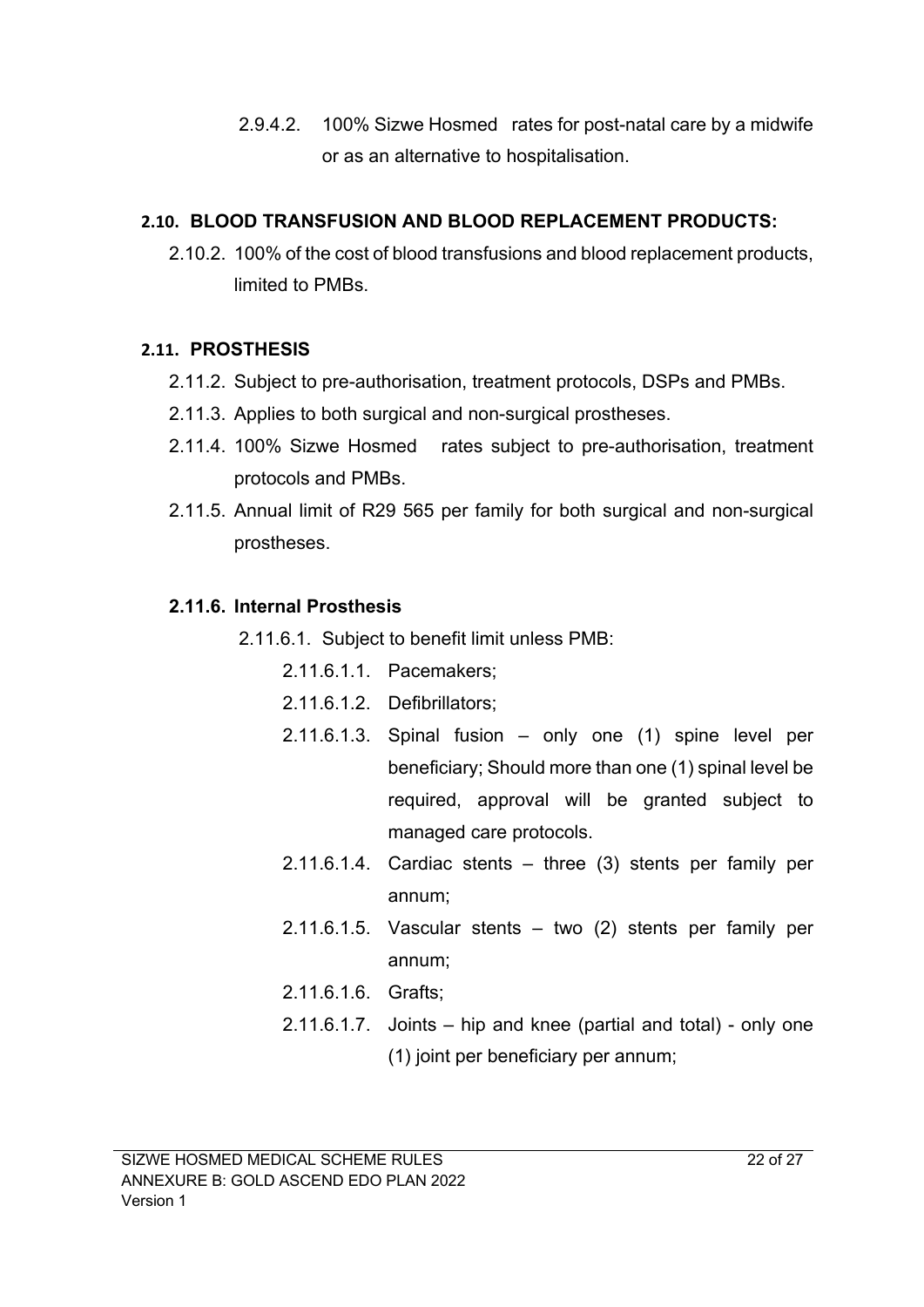2.11.6.1.8. Other clinically appropriate unspecified prosthetic items

#### **2.11.7. EXTERNAL PROSTHESIS**

- 2.11.7.1. Subject to benefit limit unless PMB
	- 2.11.7.1.1. Artificial limb;
	- 2.11.7.1.2. Breast;
	- 2.11.7.1.3. Ocular;
	- 2.11.7.1.4. Taylor Spatial frame;
	- 2.11.7.1.5. External fixator;
	- 2.11.7.1.6. Mesh;
	- 2.11.7.1.7. Other clinically appropriate unspecified prosthetic items.
- 2.11.7.2. Prescribed Minimum Benefits: All items are payable at cost with no co-payment or deductibles, subject to minimum benefit package, preferred provider network and Managed Care clinical protocols.

#### **2.12. ONCOLOGY**

- 2.12.2. Oncology benefits subject to pre-authorisation, Prescribed Minimum Benefits and treatment protocols
- 2.12.3. 100% of the Sizwe Hosmed rate for consultations, visits, treatment, specialised radiology medication and 100% of the costs of materials used in radiotherapy and chemotherapy subject to Manged Care Protocols.
- 2.12.4. Benefit will pay at 80% of costs above R208 000 per beneficiary per year.

#### **2.13. RADIOLOGY AND RADIOGRAPHY**

#### **2.13.2. General Radiology**

2.13.2.1. has no in-hospital limit but is subject to clinical protocols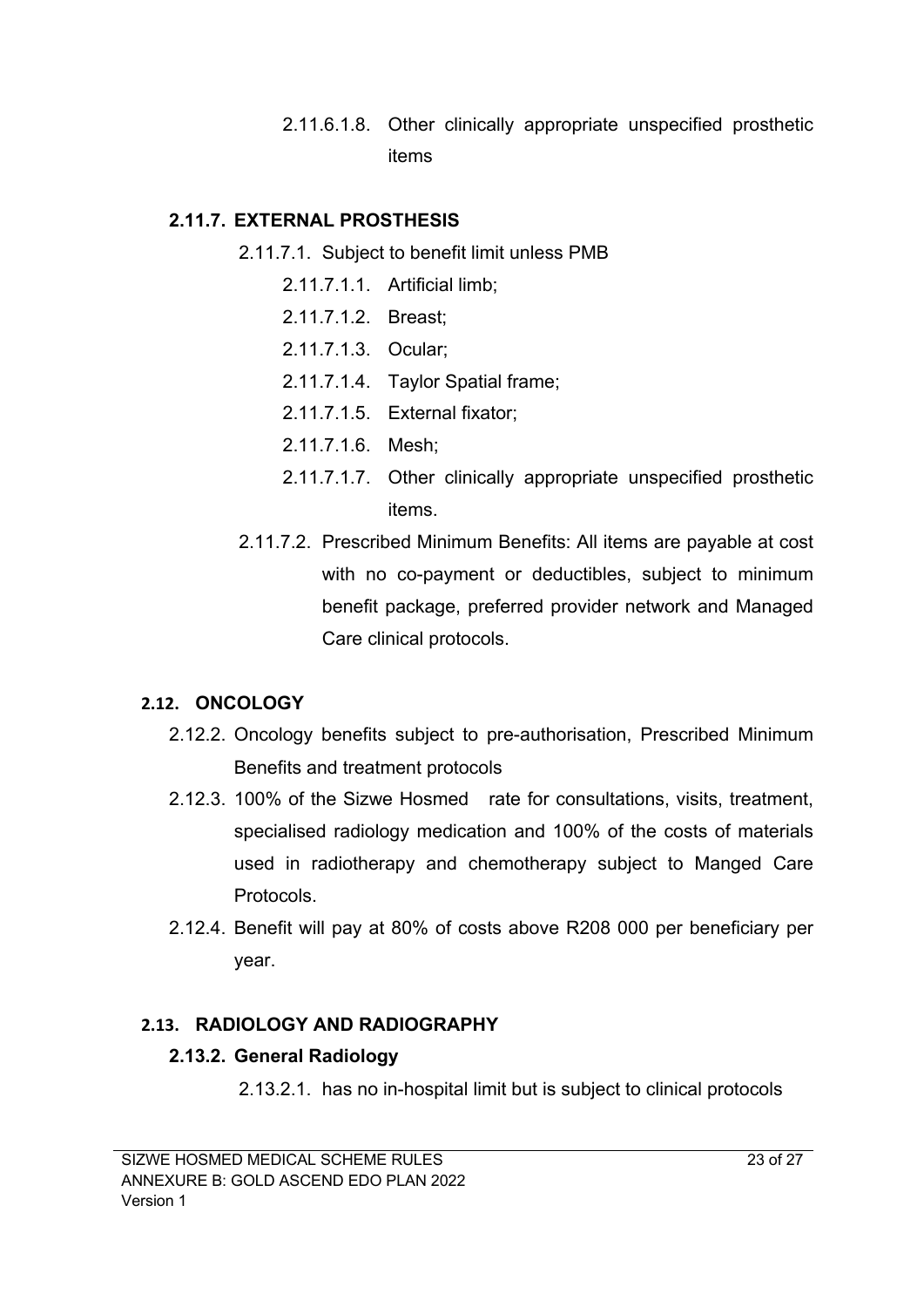#### **2.13.3. Specialised Radiology:**

2.13.3.1. (MRI/CAT scan/Angiogram) subject to an overall combined in and out of hospital limit of R21 575 per family per annum, pre-authorisation and managed care protocols

## **2.13.4. Interventional Radiology:**

2.13.4.1. Within hospital limit, subject to pre-authorisation and clinical protocols.

## **2.14. PATHOLOGY**

- 2.14.2. Subject to the Hospital Benefit Management and Disease Management programmes.
- 2.14.3. 100% Sizwe Hosmed rates for tests performed by a general practitioner or medical specialist – benefit is payable from the annual Hospital benefits.
- 2.14.4. Pathology tests required for Acquired Immune Deficiency Syndrome fall within the limit as stipulated under Acquired Immune Deficiency Syndrome in section 2.17 as well as the HIV/AIDS Management Programme.

# **2.15. MENTAL HEALTH**

# **2.15.2. Psychiatry Hospitalisation**

- 2.15.2.1. Limited to 21 days per beneficiary per annum. This benefit includes psychiatrist consultations and six (6) in-hospital consultations by a clinical psychologist – subject to PMBs.
	- 2.15.2.2. Subject to available benefits of R35 700 per member per admission at R1 700 per day
- 2.15.2.3. Four (4) additional out- of- hospital visits / consultations in lieu of hospitalisation are allowed subject to managed care protocols

# **2.15.3. Alcoholism, Drug Addiction, Narcotism**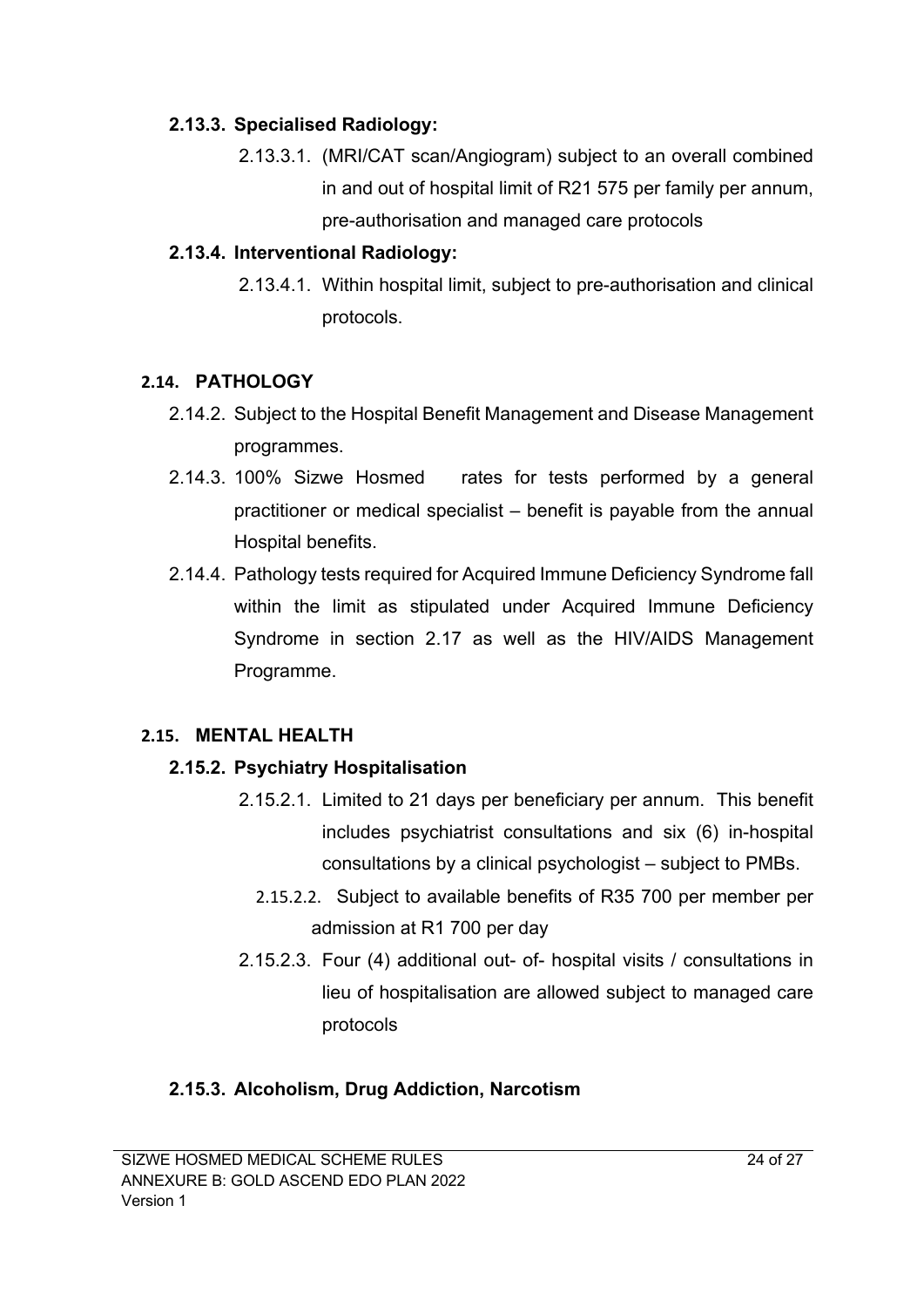- 2.15.3.1. PMBs are subject to pre-authorisation, minimum benefit package, at a DSP (where there are DSP arrangements in place) and treatment protocols. Where no DSP arrangements exist, any medical institution will serve as a provider for the above purpose.
- 2.15.3.2. Three (3) days withdrawal treatment at an appropriate facility, plus 21 days in-patient rehabilitation.

#### **2.16. ORGAN TRANSPLANT AND RENAL DIALYSIS**

2.16.2. Organ Transplant /Renal Dialysis treatment subject to PMBs. at DSPs.

#### **2.16.3. Renal Dialysis**

2.16.3.1. Benefit is restricted to the requirements set out in Prescribed Minimum Benefits. at Designated Service Providers.

## **2.16.4. Organ Transplant**

- 2.16.4.1. 100% Sizwe Hosmed rates of organ transplantation, and cost of post-operative anti-rejection medicines required by the recipient.
- 2.16.4.2. Harvesting, transporting and donor fees are covered as part of PMBs, even if the donor is not a Sizwe Hosmed member.
- 2.16.4.3. Coverage for post-transplant complications beyond three months of surgery limited to the recipient.
- 2.16.4.4. Only donors and organs from within the Republic of South Africa will be covered.
- 2.16.4.5. Transplant PMBs subject to pre-authorisation, minimum benefit package, treatment protocols and DSPs.

## **2.17. ACQUIRED IMMUNE DEFICIENCY SYNDROME (HIV/AIDS)**

2.17.2. HIV/AIDS is a PMB benefit and is subject to a Disease Management Program that infected beneficiaries are encouraged to enrol for. In the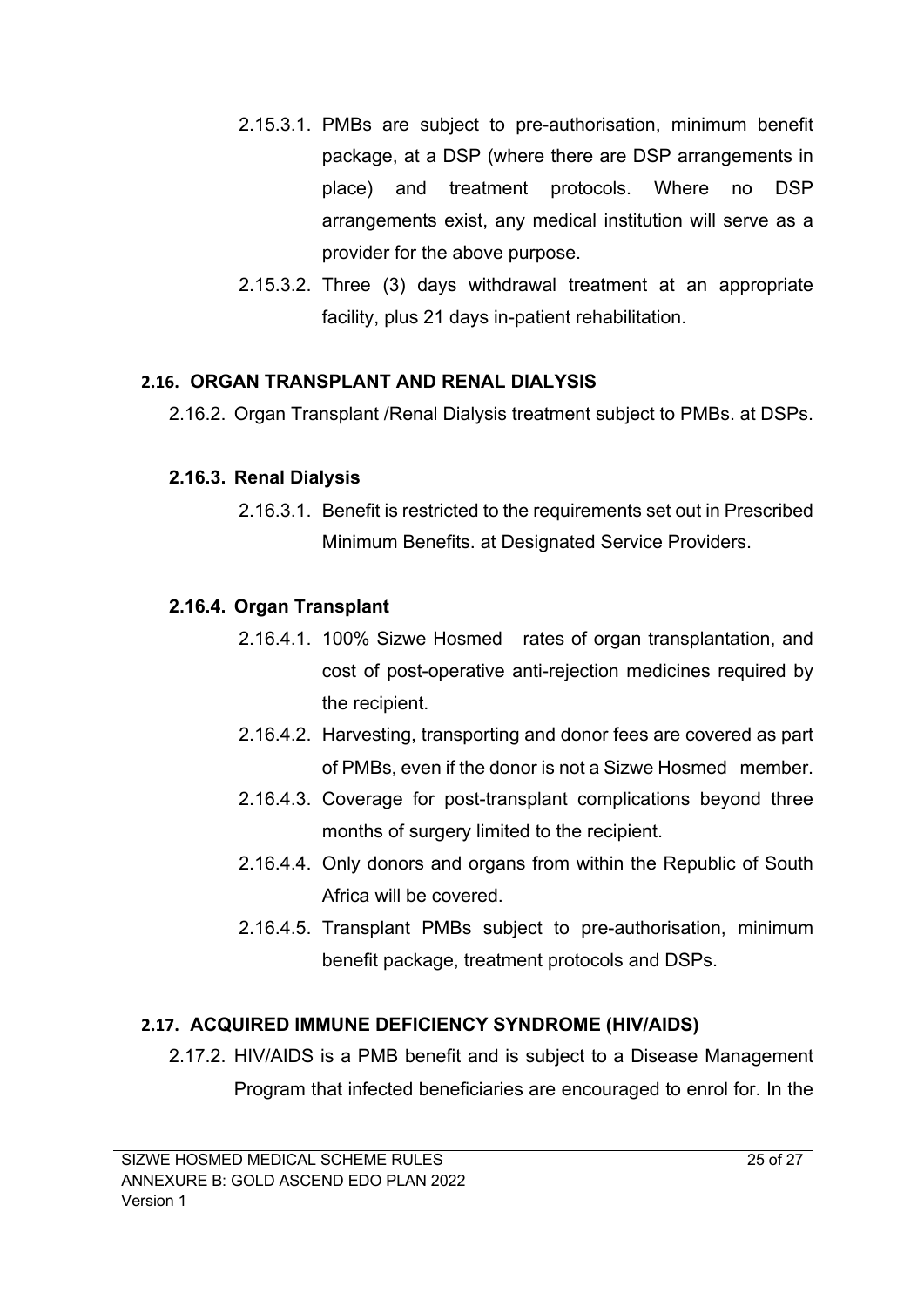event of hospitalisation for HIV/Aids, Sizwe Hosmed Medical Fund will apply the Fund's PMB hospitalisation rules as in 2.3.

- 2.17.3. Where there is no arrangement in place, Sizwe Hosmed will pay the cost in full, subject to treatment protocols for any accredited provider of the services.
- 2.17.4. Benefits include counselling, prescribed medication, pathology tests and relevant consultations.

## **3. SPECIFIC CLINICAL LIMITATIONS**

- 3.3. The following procedures will only be covered in terms of PMBs at DSP facilities, subject to clinical protocols:
	- 3.3.2. Advanced Laparoscopic surgery;
	- 3.3.3. Reconstructive Surgery;
	- 3.3.4. Joint Replacements e.g. hip /knee;
	- 3.3.5. Cardiac surgery which include cardiac stents;
	- 3.3.6. Spinal surgery;
	- 3.3.7. Breast Reconstructive Surgery.
- 3.4. Minor procedures in doctors' rooms are only payable at a DSP or at a day hospital, subject to PMBs.
- 3.5. One (1) joint procedure (e.g. right hip joint) per beneficiary per annum covered, unless PMB.
- 3.6. One (1) spinal level (e.g. lumbar spine) covered per beneficiary per annum, unless PMB. Should more than one (1) spinal level be required, approval will be granted subject to managed care protocols.
- 3.7. One (1) cardiac stent covered per vessel per beneficiary.

# **4. EXCLUSIONS**

- 4.3. In addition to the exclusions listed in Annexure C, attention is drawn to the following conditions specifically excluded from benefits on this plan:
- 4.3.2. Refractive surgery including Radial Keratotomy;
- 4.3.3. Breast Reduction (unless PMBs);